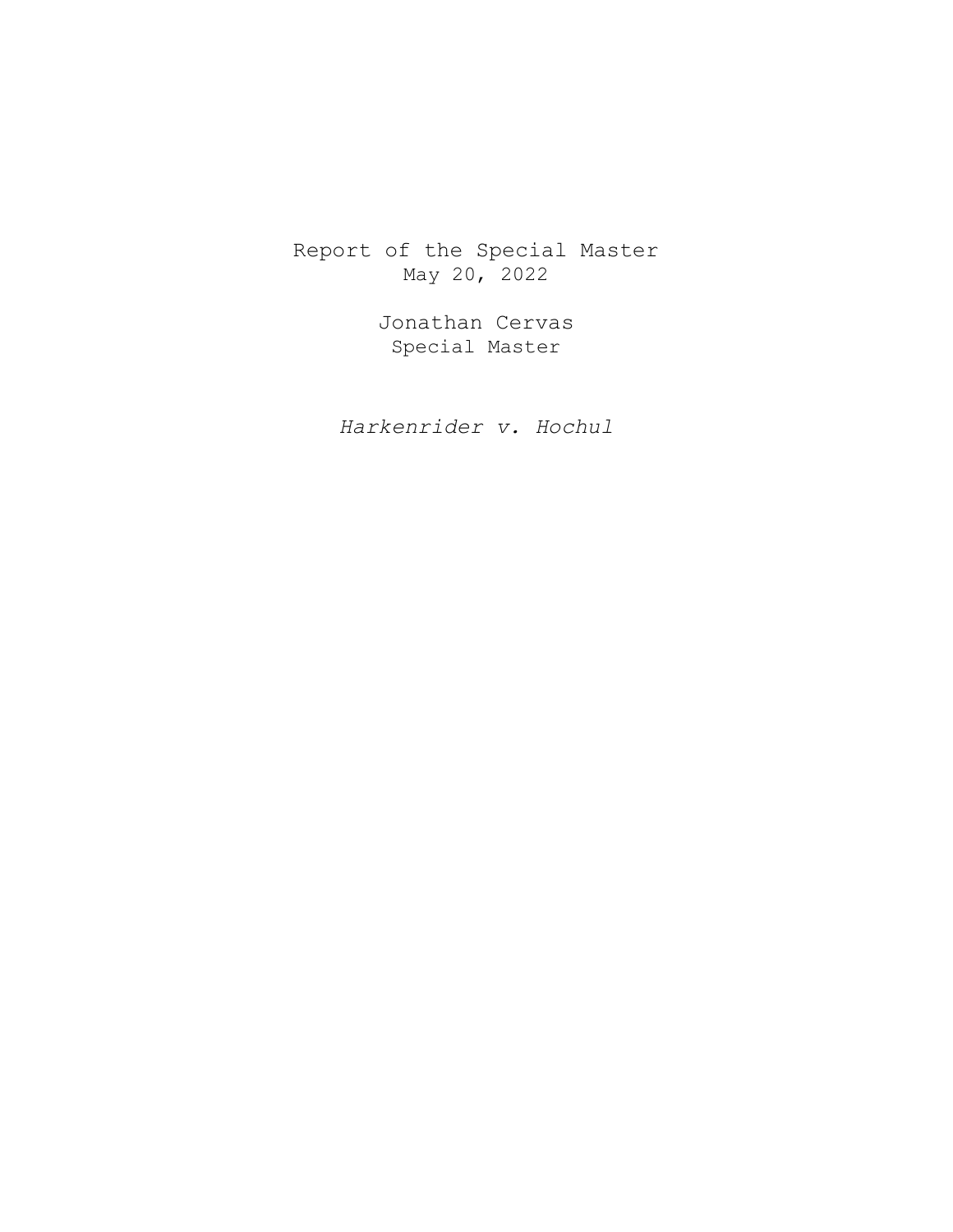# Jonathan Cervas Short Bio

I am a postdoctoral fellow at Carnegie Mellon Univeristy in the Institute for Politics and Strategy. I have been involved in drawing maps for three federal courts in voting rights and redistricting cases. Three cases involved questions related to the Voting Rights Act and the U.S. Constitution. In *Navajo Nation v. San Juan County, UT*, D.C. No. 2:12-CV-00039-RJS (2018), the district court ruled that the election districts for school board and county commission violated the Fourteenth Amendment to the United States Constitution. After the court rejected the county's remedial map, the court retained Prof. Bernard Grofman as special master. I was employed as assistant to the special master and helped to prepare remedial maps. The court selected the illustrative maps I helped prepare for immediate use in the next election. These maps were upheld by the Tenth Circuit Court of Appeals N*avajo Nation v. San Juan County*, No.18-4005 (10th Cir. 2019). In *Bethune-Hill v. Virginia State Bd. of Elections*, 141 F. Supp. 3d 505 (ED Va. 2015) the federal court ruled that twelve of Virginia's 100 House of Delegates districts were unconstitutional gerrymanders under precedent set in *Shaw v. Reno* 509 US 630 (1993). Eventually reaching the United States Supreme Court (SCOTUS) the first time, the court remanded *Bethune-Hill v. Virginia State Board of Elections*, 580 U.S. \_\_\_ (2017). The district court then ruled eleven of the twelve districts were unconstitutional racial gerrymanders and ordered them redrawn. *Bethune-Hill v. Virginia State Bd. of Elections*, 326 F. Supp. 3d 128 (2018). The district court retained Prof. Grofman as special master. I worked with Prof. Grofman as assistant to the special master. Together we created ten map modules; three in Norfolk, two in the peninsula area, three in Petersburg, and two in Richmond. The court selected module combinations that adjusted the boundaries of twenty-five districts. The case was heard for a second time on appeal to SCOTUS, who remanded on standing. *Virginia House of Delegates v. Bethune-Hill*, 587 U.S. \_\_\_ (2019). These districts were used in the 2019 election, and because of census delays, again used in 2021. In *Wright v. Sumter County Board of Elections and Registration* (1:14-CV-42 (WLS) U.S. District Court, Middle District of Georgia (2020)), the district court ruled that Sumter County's voting districts diluted the voting power of Blacks in violation of section 2 of the Voting Rights Act. The court retained Prof. Grofman in his capacity as special master. I again served as assistant to the special master. Working with Prof. Grofman I helped craft four sevendistrict illustrative plans and one five-district illustrative plan. The court choose one of the plans I helped to prepare. Defendants appealed to the eleventh circuit court, who reviewed the entire record and found the district court did not err in concluding a section 2 violation and that the special master "expressly found an easily achievable remedy available". *Wright v. Sumter County Board of Elections and Registration*, No. 15-13628 at 45 (11th Cir. 2020). In July of 2021, I entered into contract with the Pennsyvlania Legislative Reapportionment Commission to provide consulting work relating to the creation of the PA state House of Representatives and PA Senate districts to be used during elections held between 2022 and 2030. This work involved numerous aspects of the reapportionment process, not limited to map drawing. The maps drafted by the commission passed with a bi-partisan vote on February 4, 2022. The Pennsylvania Supreme Court unimously affirmed the final reapportionment plan. My work with the commission is ongoing.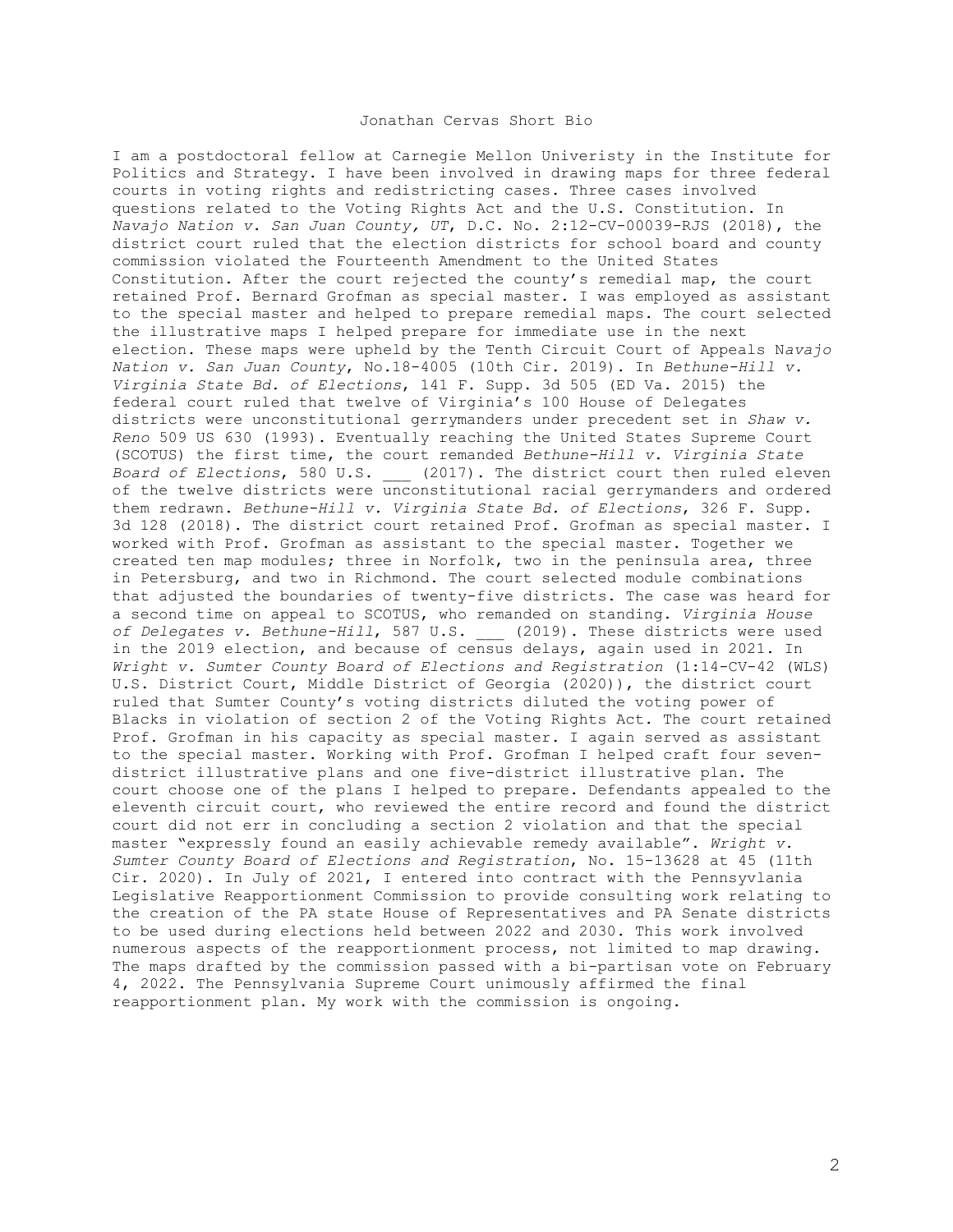**1.** In *Harkenrider v. Hochul* (2022), the State of New York Supreme Court ruled that the congressional and state senate plan passed by the Legislature and signed by the Governor had bypassed the Redistricting Commission and thus were not enacted through a constitutionally valid process. For the congressional plan, the Court also held that the Respondents "engaged in prohibited gerrymandering when creating the districts" (2022.03.21 [243] Harkenrider v. Hochul DECISION and ORDER at 1). The findings that there were no constitutional maps for either New York's Congressional delegation or for the New York State Senate triggered the new provision of the State Constitution that shifted the burden to state courts to specify a process for creating constitutional maps for each body. On April 18, 2022, I was asked by Judge and Acting Supreme Court Justice Patrick McAllister to serve as Special Master in preparing a remedial plan for the New York congressional delegation to be considered by the Court; after the State of New York Court of Appeals heard the case on appeal, my responsibilities were extended by Justice McAllister to include preparing a remedial plan for the state senate for the Court's consideration on April 27, 2022.

**2.** In proposing maps for the Court's consideration, Justice McAllister Court instructed me to fully adhere to all the provisions of the New York State Constitution, such as the strict equal population requirement for Congress and the block-on-the-border rule and town-on-the border rule for the state senate.<sup>1</sup> In my map making I avoided fragmenting existing political subunits such as counties and cities and I sought to draw districts that were reasonably compact. I was also instructed by the Court to draw proposed maps in a fashion that was blind to the location of incumbents and I followed that injunction. **The predominant motive of these proposed maps was to fully comply with federal and state law**. Race-based districting is strictly prohibited by the U.S. constitution, and therefore I did not use race as a preponderant criterion. Later in this Report, I discuss in more detail how I dealt with each of the many relevant provisions in the New York Constitution, including the one dealing with communities of interest.

**3.** The failure of the Commission to agree on lawful maps and the time consumed by subsequent litigation meant that, even after an initial postponement of the date for the primaries, the Court was operating under extremely severe time constraints. The Court provided a timetable for my work which included deadlines for submission of comments and expert witness reports to me and the Court, a deadline for the dissemination of a preliminary proposal and report, deadlines for submission of comments and expert witness reports pertaining to this preliminary proposal, and a deadline for the preparation and dissemination of a final map adopted by the Court.

**4.** The urgency of the tasks confronting me, the great volume of suggestions made to the Court (and previously to the Redistricting Commission), and the time pressure made it impossible for a single individual to do everything that was needful. I employed research assistants to whose work I am greatly

<sup>&</sup>lt;sup>1</sup> The latter rules are found in Article III, section  $4(c)$ .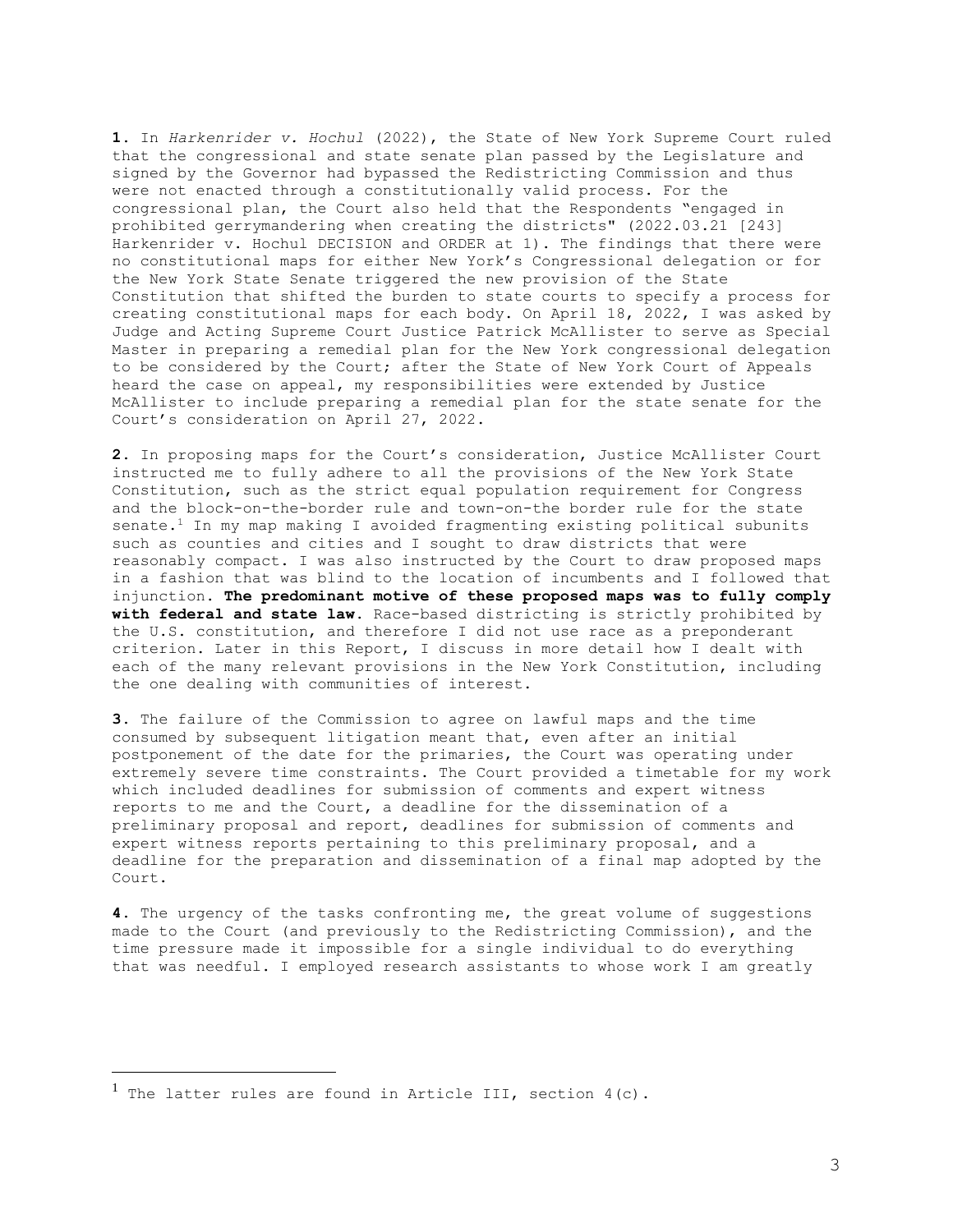indebted (Marissa Zanfardino<sup>2</sup>; Jason Fierman<sup>3</sup>, and Zachary Griggy<sup>4</sup>) to work under my direction. In addition, with the approval of the Court, I brought in the distinguished redistricting scholar, Bernard Grofman (University of California, Irvine), as a consultant. I had previously worked with him in other cases where Grofman had been the Special Master.<sup>5</sup> All decisions as to what recommendations were to be given to the Court vis-a-vis proposed remedial maps were ones made by me.

**5.** I did not begin my map drawing process *de novo*. There was a considerable volume of information and public comment that had been compiled by the Redistricting Commission that I was able to draw upon. In preparing my preliminary proposed maps for the Court, I (with the help of my research assistants) poured over thousands of pages of court records and testimony that was presented to the Redistricting Commission. In addition, I reviewed the several hundred submissions of testimony via email or through the court docket that came after or just before my appointment, along with several dozen complete or near complete plans directly submitted to me. While I received roughly two dozen congressional map submissions that were fully compliant with one-person, one-vote, relatively few senate maps were submitted that fully satisfied the strict block-on-border and town-on-border rules for equalizing population. Among those, several appear to build off one

<sup>2</sup> Zanfardino completed her JD from New York Law School in 2022. She is currently a Legal Fellow at the New York Census and Redistricting Institute. Zanfardino graduated from Tulane University in 2019 with a bachelor's degree in Economics and Sociology. She is a lifelong New York resident, living in Massapequa, Brooklyn, and Manhattan at various stages.

 $3$  Fierman graduated from The George Washington University with a bachelor's degree in Political Science and Criminal Justice in 2011, and from George Mason University with an MPA in 2016. Fierman has worked as an associate at Princeton University working on issues of redistricting and as a consultant at DailyKos working on elections. Fierman grew up in Westchester, NY.

 $4$  Griggy is an undergraduate at the University of California, Irvine. He is expected to graduate in 2023 with a degree in Political Science and Urban Studies. He previously worked as an assistant to the Special Master and has assisted in the map-drawing process for several remedial court maps.

<sup>5</sup> Grofman was indispensable in drafting this report and in his consultation throughout the process of producing these maps. Grofman taught for six years at SUNY Stony Brook before he took a tenured position at the University of California, Irvine. He also spent a full academic year as a Straus Fellow at New York University Law School and two other academic quarters as a visiting scholar there. Some time ago, in two different decades, Grofman was chosen by federal courts as a senior consultant on New York redistricting (Congress and state legislature). He also once served as a consultant on New York City redistricting for a redistricting commission. Over the past seven years, Grofman's work as a Special Master or senior consultant to federal or state courts has been in southern and western states, including North Carolina (Congress), Virginia (Congress and state legislature), Georgia (local districting), and Utah (local redistricting). In the past he has been a consultant to both political parties and to minority legal groups as well as to the U.S. Department of Justice.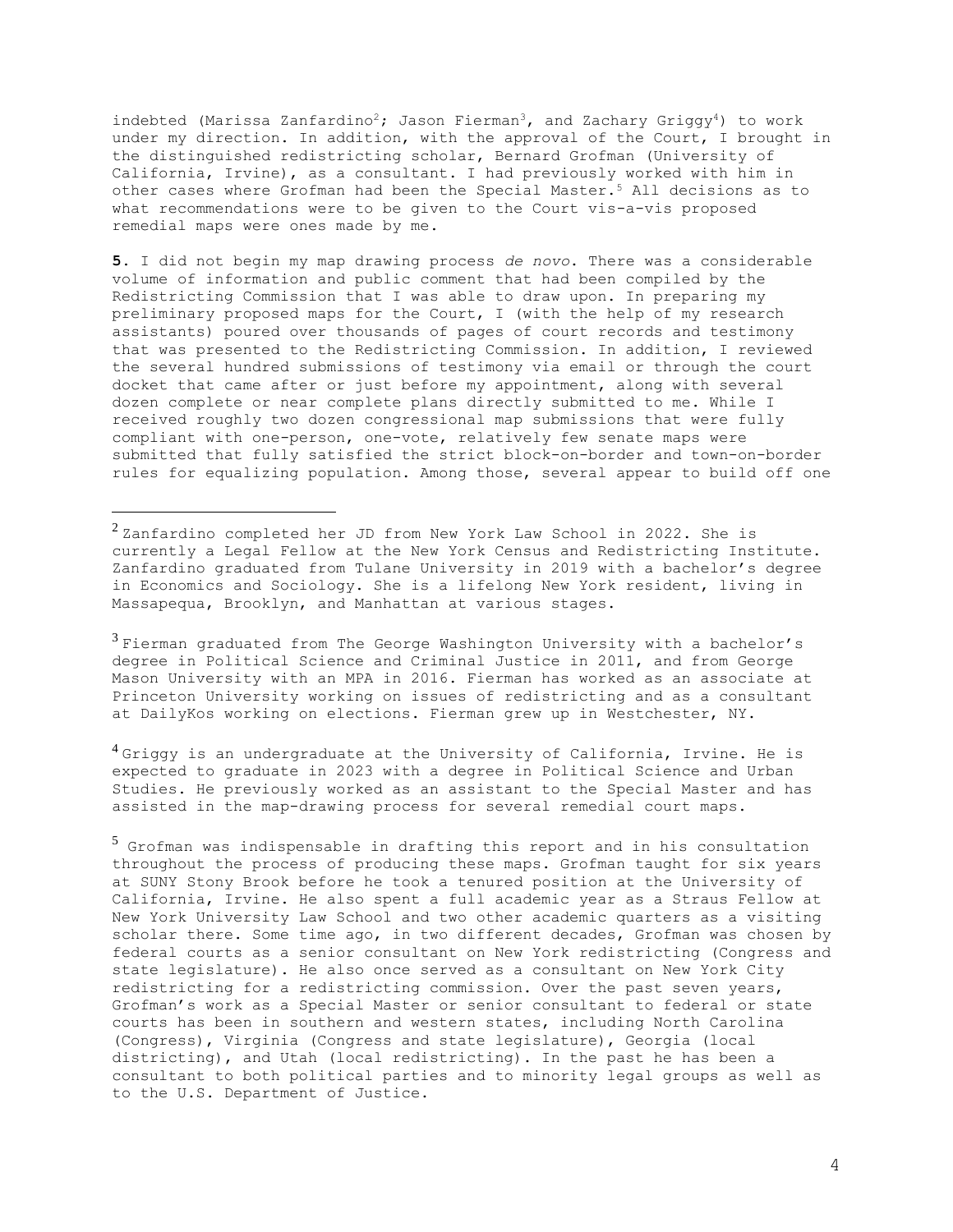another. I borrowed pieces of maps as the base of both the congressional and senate map, but adopted no map in full. And I had available to me the maps enacted in 2012, along with plans proposed by the Redistricting Commission. I also benefited from hearing in person from around 30 citizens in Bath, NY on May 6, 2022. Because of these inputs, I was able to complete my task of preparing a proposed map for the Court in the time frame required. In so doing, I looked for good ideas from the many submissions by concerned citizens and groups and, to the extent feasible given the time constraints, incorporated them when they allowed for integration into a complete map drawn fully according to constitutional principles. I evaluated suggestions based on the merits of the proposal not on who (or which political party) was suggesting the change.

**6.** To the extent feasible given the severe time constraints, in addition to the considerable body of information previously integrated into the initial map-making process, the Court solicited further comments from the public and concerned groups on the proposed preliminary maps. After the dissemination of a map on May 16, 2022, I was pleased to receive additional extensive input from the public and concerned groups, most of which was specifically directed to the proposed maps. This feedback included over 800 e-mails and messages directed at me through social media. Additionally, I estimate that over 3,000 comments were submitted to the Court directly, pursuant to the Court's stipulation of time periods to receive suggestions for map revisions and briefs or expert witness reports.<sup>6</sup> My team and I read all these suggestions and they were organized and categorized by my research assistants. With respect to these comments, of necessity, the ones to which I paid the greatest attention were those which the political scientists Peter Miller and Bernard Grofman refer to as *mappable suggestions*, i.e., ones that were based on the existing map proposals and made specific suggestions for how changes could be made to improve them.<sup>7</sup>

**7.** At this stage of the map-making process my attention was focused on suggestions for changes in the proposed maps that involved the treatment of particular communities of interest. However, in a number of cases, either the submission was not sufficiently well articulated in a mappable way as to allow consideration of how its ideas it might be incorporated into the proposed maps, or submissions proposed changes that were inconsistent with changes proposed in other submissions so as to suggest a lack of public consensus on where particular communities of interest were located. Some submissions were simply infeasible to implement without ripple effects that would force dramatic changes in the maps, affect other constitutional criteria, or suggestions were infeasible in practice because of the very binding population equality constraints imposed by the New York Constitution. Also, suggestions to reconfigure the map to benefit the reelection chances of a particular party or incumbent or to unpair particular incumbents were disregarded as inappropriate in a map drawing process entirely based on the good government strictures embedded in the Redistricting Amendment to the New

 $6$ I want to extend a debt of gratitude to the Court staff, especially Brenda Wise, for receiving and promptly posting submissions to the court docket.

 $^7$  Miller, Peter, and Bernard Grofman. 2018. "Public Hearings and Congressional Redistricting: Evidence from the Western United States 2011–2012." *Election Law Journal: Rules, Politics, and Policy* 17(1): 21–38. http://www.liebertpub.com/doi/10.1089/elj.2016.0425.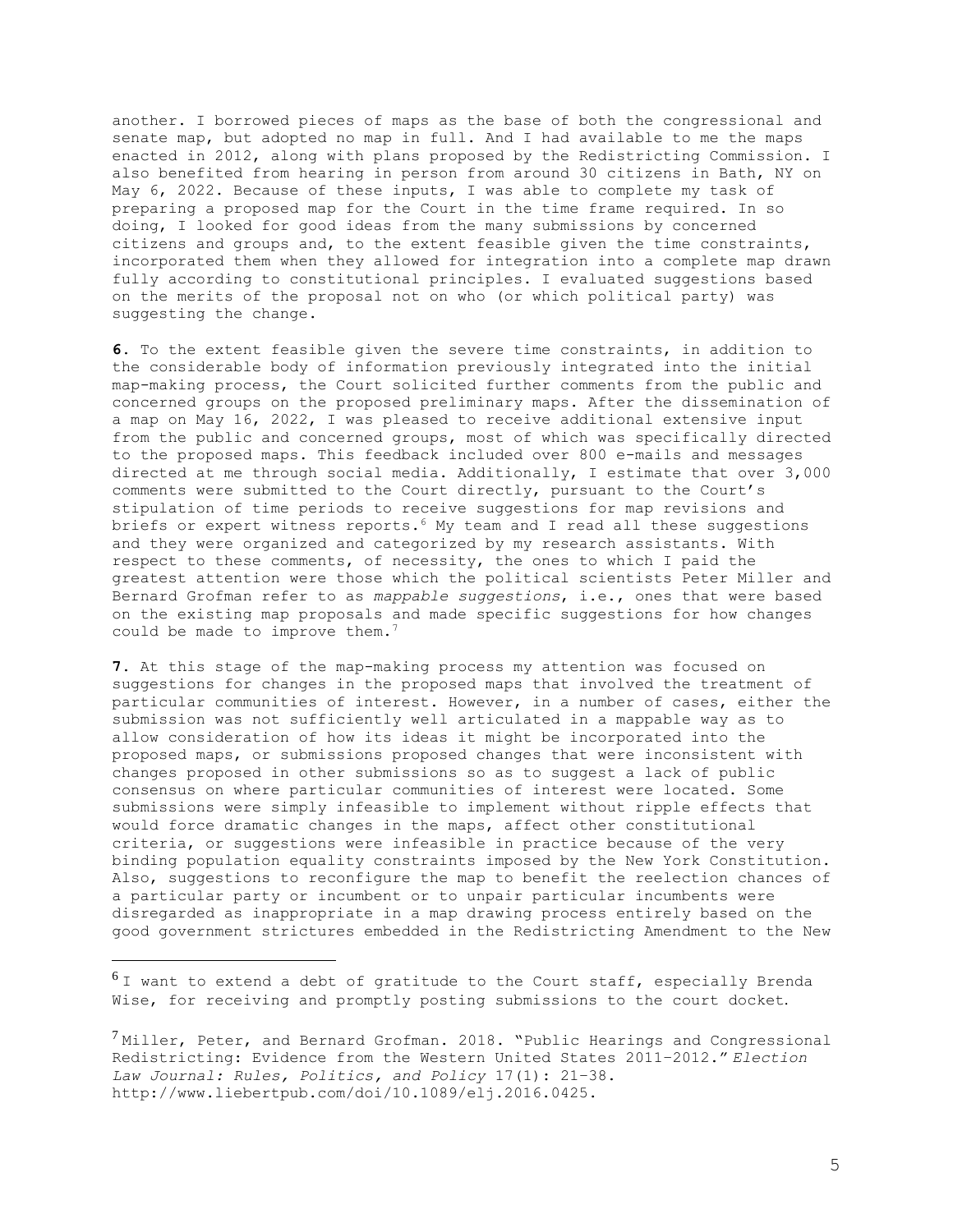York State Constitution, and the requirement that maps neither favor nor disfavor any political party or incumbent. However, as before, I evaluated suggestions based on the merits of the proposal, not on who (or which political party) was suggesting the change. In particular, if a change was advocated to unify neighborhoods or for community of interest reasons and had few or no partisan consequences and it was feasible to implement, I examined it very carefully and sometimes proposed it to the Court for adoption in the final map (see discussion of changes from the preliminary map to the final map discussed at the end of the report).

**8.** The preliminary maps were each accompanied by a one-page report highlighting its key features. In this Report I describe the criteria used in devising a constitutional map and review the key features of the final map adopted by the Court. At the end of this Report, I also identify some issues having to do with communities of interest that were brought to the Court's attention in multiple submissions, and discuss how those suggestions for improvement were dealt with in the final revisions to the initial proposed maps.

**9.** Any constitutional map requires the satisfaction of the multiple criteria laid out in the New York State Constitution that are not fully consistent with one another and that necessarily require tradeoffs. Because of this fact there cannot be a "perfect" map. The New York State Constitution does not clearly rank order criteria. Here we list them in the order given in the Constitution**.**<sup>8</sup>

# **9A. VOTING RIGHTS.**

"(1) When drawing district lines, the commission shall consider whether such lines would result in the denial or abridgement of racial or language minority voting rights, and districts shall not be drawn to have the purpose of, nor shall they result in, the denial or abridgement of such rights. Districts shall be drawn so that, based on the totality of the circumstances, racial or minority language groups do not have less opportunity to participate in the political process than other members of the electorate and to elect representatives of their choice."

In map drawing I have adhered to the instructions for treatment of minority groups laid down in the New York State constitution. I have taken the groups whose rights need be paid special attention to be the same racial and linguistic minorities that are identified by the U.S. Congress in the Voting Rights Act of 1965 and in its subsequent amendments. Other groups I consider under the category of communities of interest. In New York, the largest minority groups -- African-Americans, those of Spanish heritage, and Asian-Americans -- are almost always highly geographically concentrated. Even in a completely race blind process there will be many districts (both for Congress and especially for the State Senate) that have a large minority population,

<sup>8</sup> Our federal system of government places criteria found in the U.S. Constitution as highest priorities, federal law next, and then provisions of the state constitution and state law.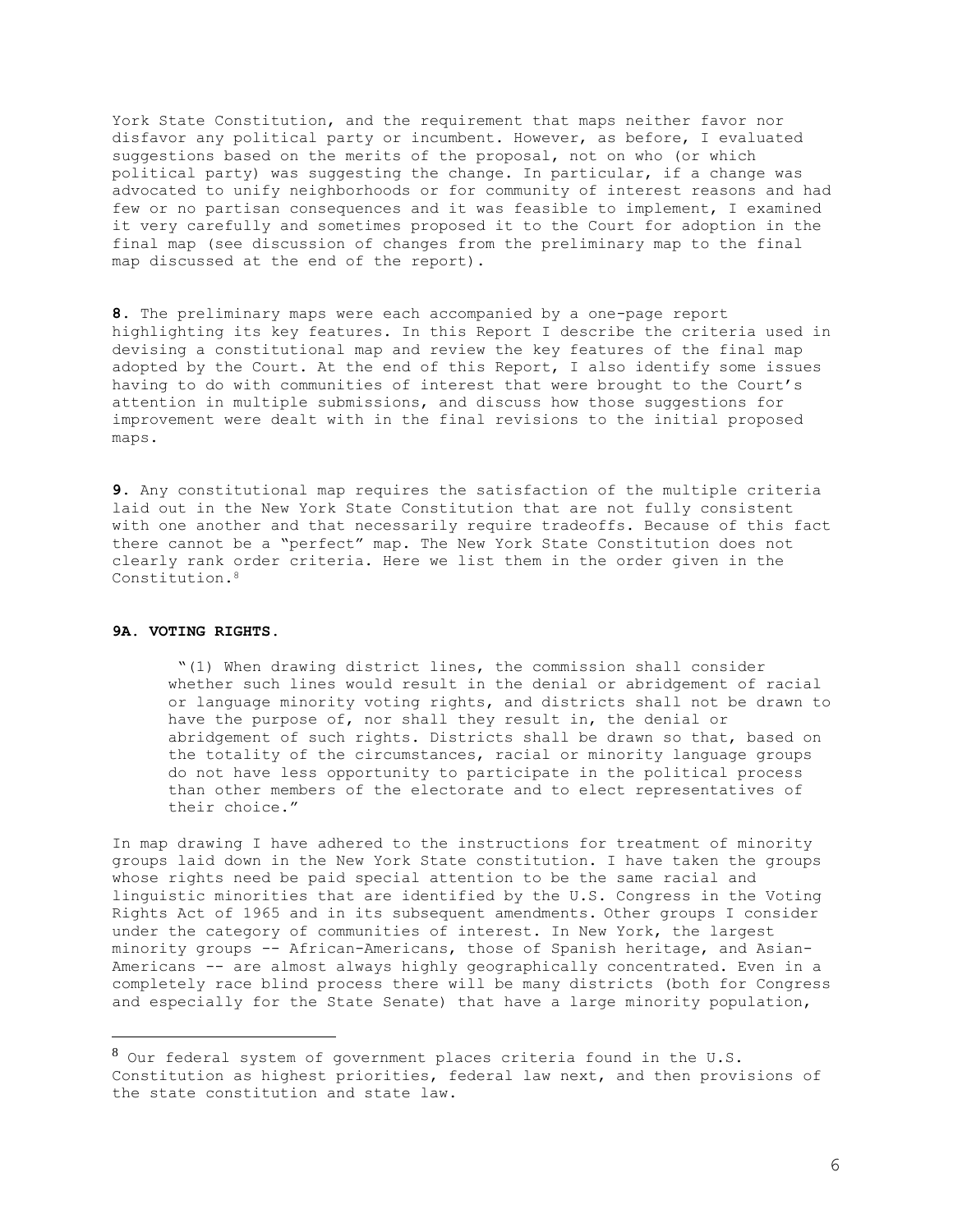and these demographic and geographic realities are fully reflected in the maps that I drew for the Court. I did not use race as a preponderant criterion. As indicated earlier, the standard good government criteria laid down in the New York State Constitution were the dominant considerations in my map-making.<sup>9</sup>

### **9B. EQUAL POPULATION.**

"(2) To the extent practicable, districts shall contain as nearly as may be an equal number of inhabitants. For each district that deviates from this requirement, the commission shall provide a specific public explanation as to why such deviation exists."

"(6) In drawing senate districts, towns or blocks which, from their location may be included in either of two districts, shall be so placed as to make said districts most nearly equal in number of inhabitants. The requirements that senate districts not divide counties or towns, as well as the 'block-on-border' and 'town-on-border' rules, shall remain in effect."

While the language in (2) above suggests that the New York State constitutional standard for equal population is essentially the same as that in the federal constitution (as interpreted by federal courts), that is wrong. There are other more specific requirements for population equality laid down elsewhere in the NY Constitution that make it much harder to satisfy one person, one vote standards in New York than is the case in other states.

In particular, while federal case law allows for some deviations from perfect equality for Congress when there is compelling justification (with plans with a total population deviation of less than 0.75% sometimes found acceptable)

 $9$  Time did not permit a full analysis of the Section 2 VRA factors. However, (a) in order to bring a Section 2 claim it must be demonstrated that an additional compact 50%+ citizen voting age district can be created (*Bartlett v. Strickland*, 556 U.S. 1, 2009), and (b) any requirement to create a 50%+ citizen voting age district can be rebutted by a showing that the challenged district also gives minorities a realistic equal opportunity to elect candidates of choice. The Court maps contain so many districts with substantial minority populations whose candidate of choice is likely to be able to win primary victories and then go on to win general elections with non-Hispanic White crossover support in districts that are very heavily Democratic in political leaning that litigants would be unlikely to be able to satisfy the *Gingles* requirement that the candidate of choice of the minority community would be expected to regularly lose in the reconfigured district. It is the rights of minority communities, not the rights to office of individual candidates that are protected. This view of the potential for a successful Section 2 challenge to the Court imposed remedial maps is shared by Professor Grofman. Let me reiterate, however, that race was not a preponderant motive in my line drawing; rather, the heavily minority districts I have drawn simply reflect the population concentrations visible to citizens of the state New York or to someone who has studied demographic information about the state.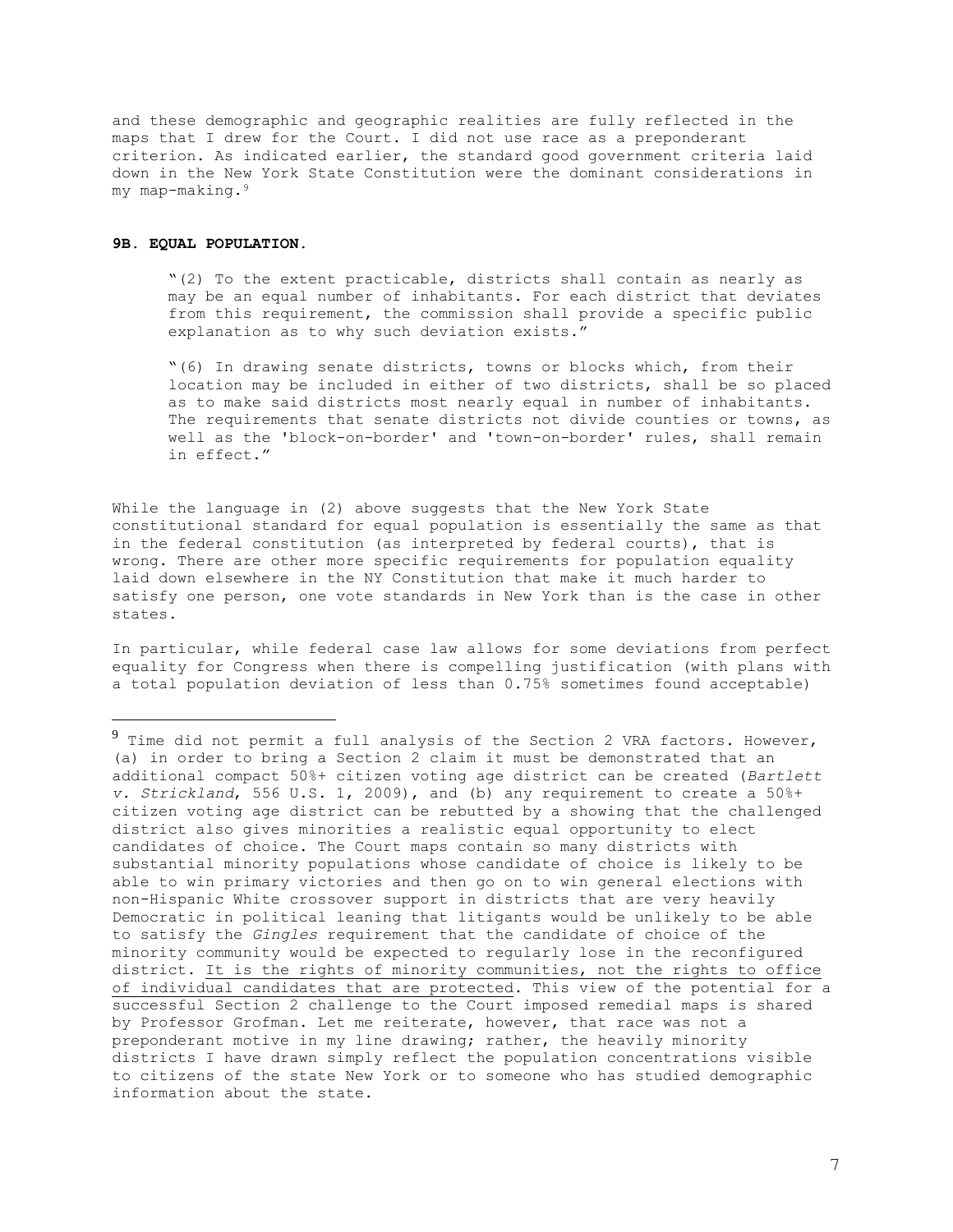the New York standard is plus or minus one-person. This is a very demanding standard, especially in New York City where precincts (and blocks) are often rather large. As a consequence, satisfying New York's congressional one person, one vote requirement can force some irregularity in a district perimeter and may limit the potential for fully incorporating particular neighborhoods or communities of interest in a single district.

Similarly, while federal case law generally allows for a total population deviation of plus or minus five percent, and relatively few states require more restricting population constraints than those laid down in federal law, and even when they do, do not require perfect population equality, the blockon-border and town-on-border rules (see (6) above) force very strict population constraints on most of the districts. For example, in New York City all of the Senate districts within NYC must essentially be identical in population.<sup>10</sup>

# **9C. CONTIGUITY.**

"(3) Each district shall consist of contiguous territory."

The mathematical definition of contiguity is straightforward: "Is it possible to proceed from any part of the district to any other party of the district without leaving the district?" I have sought, however, to avoid contiguity that is only "technical," i.e., generated only at a point or only via a

 $10$  The block-on-border rule requires any district that includes only part of a city to have exactly the same population as every other district in that city. The 'town-on-border' rule requires population to be balanced between districts found in the same county, by ensuring that no town or city can be moved to an adjacent district which would lower the deviation between the two. These requirements are mandated by the text of the constitution and by state case law.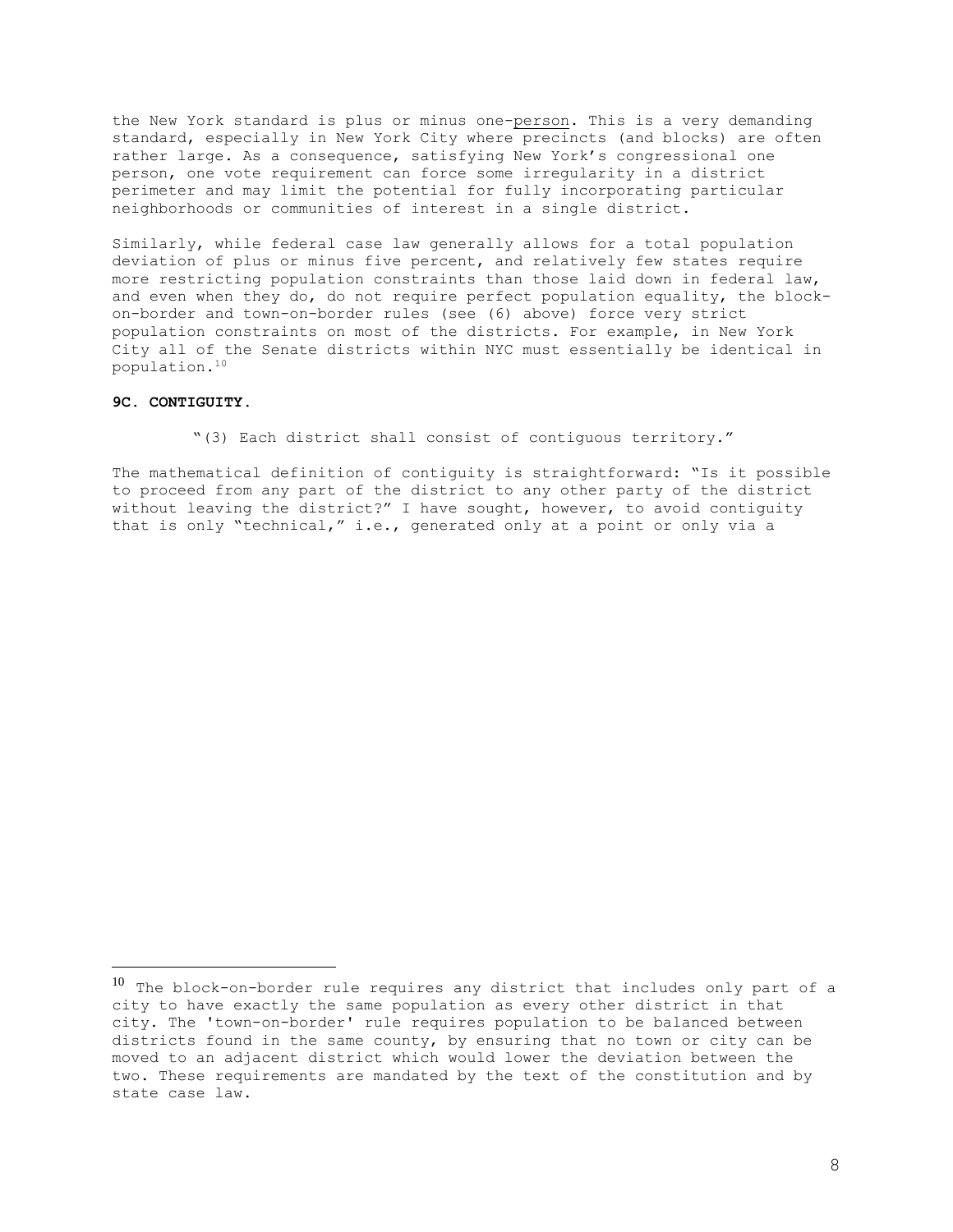narrow wedge or a thin string of connecting blocks,  $11$  or contiguity that is not *functional contiguity*.<sup>12</sup>

# **9D. COMPACTNESS**.

"(4) Each district shall be as compact in form as practicable."

<sup>11</sup> For example, one of the several problems with the way in which Congressional District 10 was configured in the unconstitutional map was that it achieved contiguity only in a very ill-compact way.





<sup>12</sup> *Functional contiguity* is generally taken to require that there be a way to traverse the district on foot or by car that does not require using a boat (or an airplane). As I note in identifying changes in the preliminary map later in the Report, one change that the Court did make at my recommendation was to ensure functional contiguity over water in District 17. (I am indebted to Steven Dunn for calling that issue to my attention.) There are, however, some states in which contiguity by water is permitted, but I prefer to avoid that option if possible.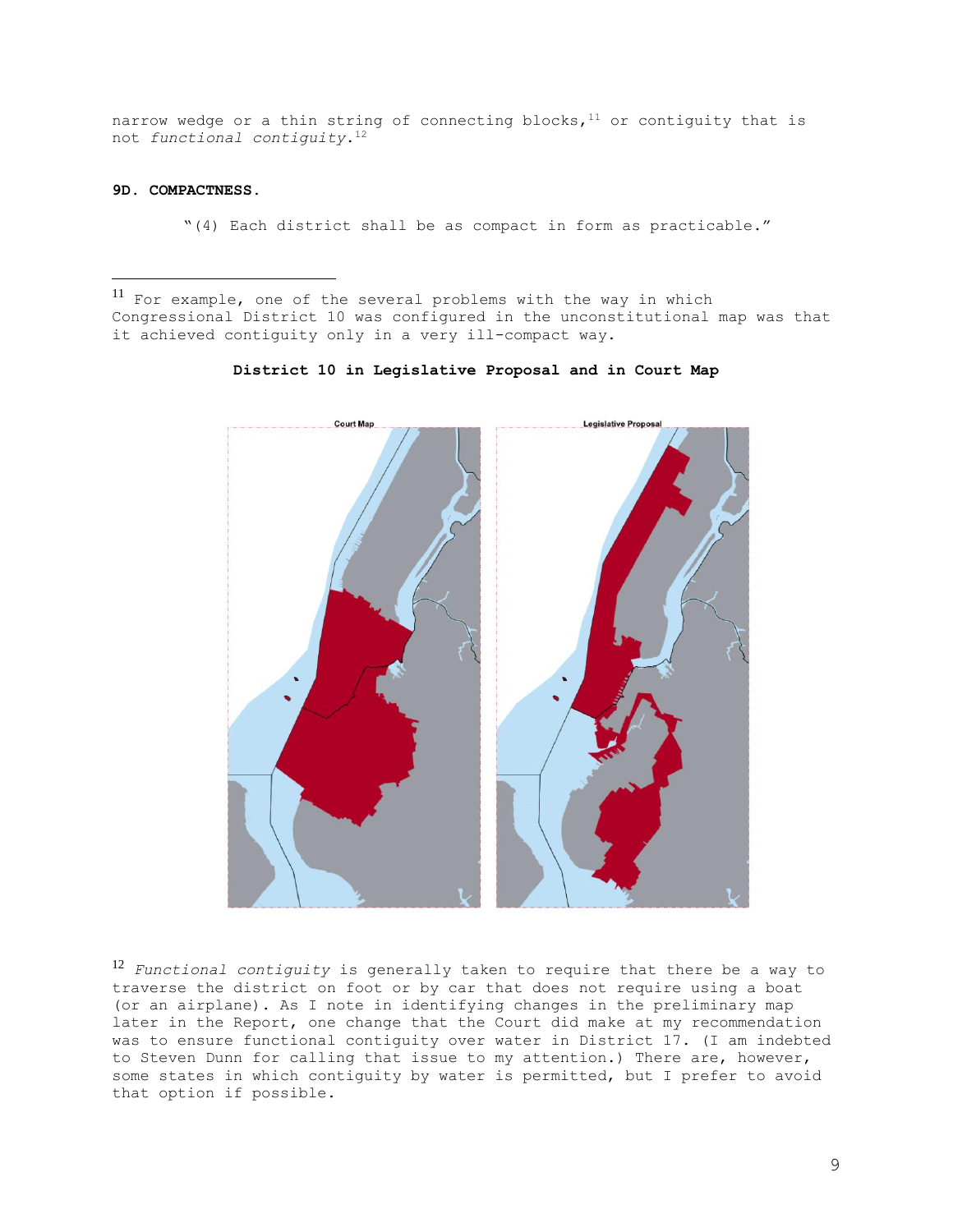Standard measures of compactness are defined in terms of area or perimeter and these can be measured in various ways, but two standard measures are *Polsby-Popper* (for area) and *Reock* (for perimeter).<sup>13</sup> There is no dispute that the Court maps are compact on both measures, and more compact (and in the case of the congressional map, much more compact) than the maps found unconstitutional. (See summary table in section 10).

# **9E. COMPETITION, PARTISAN OR INCUMBENT BIAS, DISTRICT CORES, PRE-EXISTING POLITICAL SUBDIVISIONS, AND COMMUNITIES OF INTEREST**

"(5) Districts shall not be drawn to discourage competition or for the purpose of favoring or disfavoring incumbents or other particular candidates or political parties. The commission shall consider the maintenance of cores of existing districts, of pre-existing political subdivisions, including counties, cities, and towns, and of communities of interest."

## I discuss each of these clauses separately below.

## **9E1. RESPONSIVENESS AND POLITICAL COMPETITION**.

Representative democracy requires elections that are free, open, and equal, with representatives ultimately accountable to the voters for their actions in office. One way in which such accountability is assured is in limiting the duration of office holding so that the will of the people is repeatedly assessed. Another way in which responsiveness is fostered is to have districts that are sufficiently competitive that they might realistically change in outcome in response to a change in voter preferences. In the U.S., since early in the Republic, elections are mediated by political parties serving as gatekeepers to organize voters for collective action. In the maps I drew for the Court's consideration, I reviewed whether those maps allowed for state-wide partisan outcomes to be responsive to changes in voter preferences by having a reasonable number of politically competitive districts.

Future election outcomes are hypothetical, and no crystal ball exists to perfectly predict elections, and political contexts change over time. Nonetheless, plausible expectations can be developed about which districts might be politically competitive in future elections by projecting past elections into the new districts. Political polarization has made outcomes more predictable and party orientation and vote choice more stable. Of course, projections can depend on which elections are incorporated into the model. I preferred data averaged from the presidential elections of 2016 and 2020. Political scientists have found that increasingly, congressional elections tend to mirror presidential ones, and even state elections are

<sup>13</sup> See e.g., Niemi, Richard G., Bernard Grofman, Carl Carlucci, and Thomas Hofeller. 1990. "Measuring compactness and the role of a compactness standard in a test for partisan and racial gerrymandering." Journal of Politics, 52(4):1155-1181. This essay, written from a purely academic and non-partisan point of view, has one co-author who would be regarded as a Republican expert and another who would be regarded as a Democratic expert.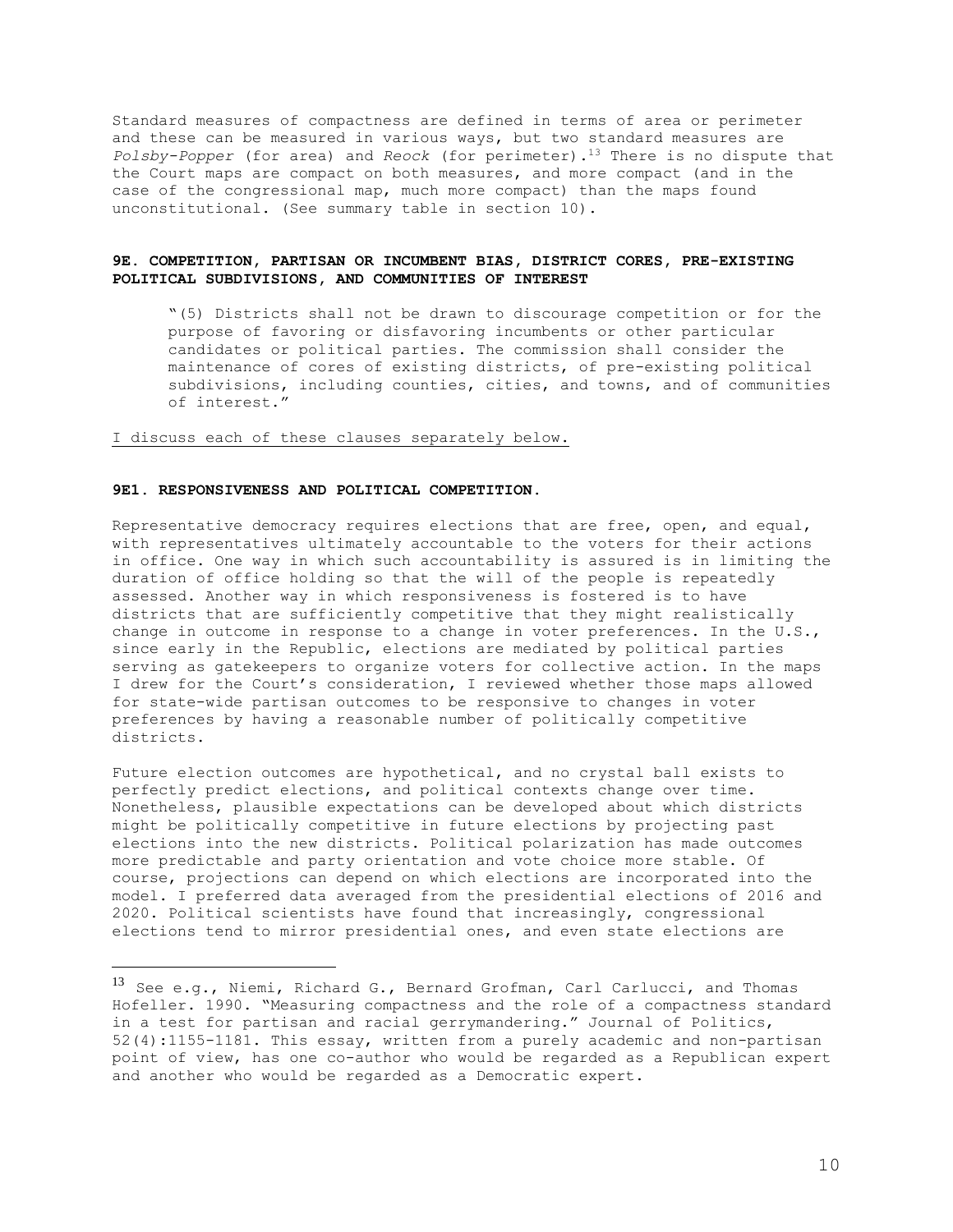increasingly affected by national forces. For comparison purposes, I also examined projections based on a composite of 6 statewide elections over the period 2016-2020(President 2016, U.S. Senate 2016, U.S. Senate 2018, Governor 2018, Attorney General 2018, President 2020). Because this set includes several rather idiosyncratic elections won overwhelmingly by the Democratic candidate, it shows projected outcomes to be more Democratic leaning that is the case for the presidential elections. Conclusions as to competition can also vary depending on exactly how a competitive district is defined. I use a definition that is standard in the political science literature: an average (of past recent elections) with a two-party vote share between 45% and 55%. Both the congressional and state senate maps have a substantial number of competitive seats (far more than in the unconstitutional maps) and are going to be responsive to the public will. Exact comparisons are provided in the Table in numbered section 10 of this Report and in the one page summary document released simultaneously with the new map and this Report.

## **9E2 PARTISAN OR INCUMBENT BIAS**

Neither the proposed maps nor the final maps adopted by the Court were "drawn … for the purpose of favoring or disfavoring incumbents or other particular candidates or political parties." (emphasis added) This statement cannot be a matter of dispute. I served the Court as a non-partisan expert. These maps were drawn blind to the homes of incumbents, using the good government criteria set down in the New York State Constitution.

Most of the attention has been devoted to the congressional map. As far as I can judge, the issues raised vis-a-vis the Senate map almost all have to do with the configuration of particular districts in terms of communities, so I will only focus on the congressional map with respect to partisanship. The Petitioners claim that the congressional plan does not give Republicans enough districts, while Respondents complain that the map does not allow them to keep the expected gains in congressional seats given to them by the map found unconstitutional, and incumbents complain about reconfiguring of their districts or about pairings**.** 

There are many metrics that can be used to evaluate partisan neutrality. Most of these indicators show a slight Republican bias to the Court's congressional map, although a few show a pro-Democratic bias, and some essentially no statistically significant bias at all. Since this Report is not a Ph.D. dissertation, I will not try to explicate why measures for partisan gerrymandering such as *seats bias*, *votes bias*, *declination*, the *efficiency gap*, the *mean minus median gap*, and various results based on ensembles using particular instructions to a computer using a limited set of criteria and parameters that give specific weight to each criteria and can not reach the threshold levels of population equality to be completely unbiased do not give the exact same answers. Suffice it to note that some of these metrics can be unreliable in a state like New York where one party is dominant<sup>14</sup>; they work best in states in evaluating gerrymandering in states that are competitive at the state-wide level.

<sup>&</sup>lt;sup>14</sup> Nagle, John F., and Alec Ramsay. 2021. "On Measuring Two-Party Partisan Bias in Unbalanced States." Election Law Journal: Rules, Politics, and Policy 20(1): 116–38. https://www.liebertpub.com/doi/10.1089/elj.2020.0674.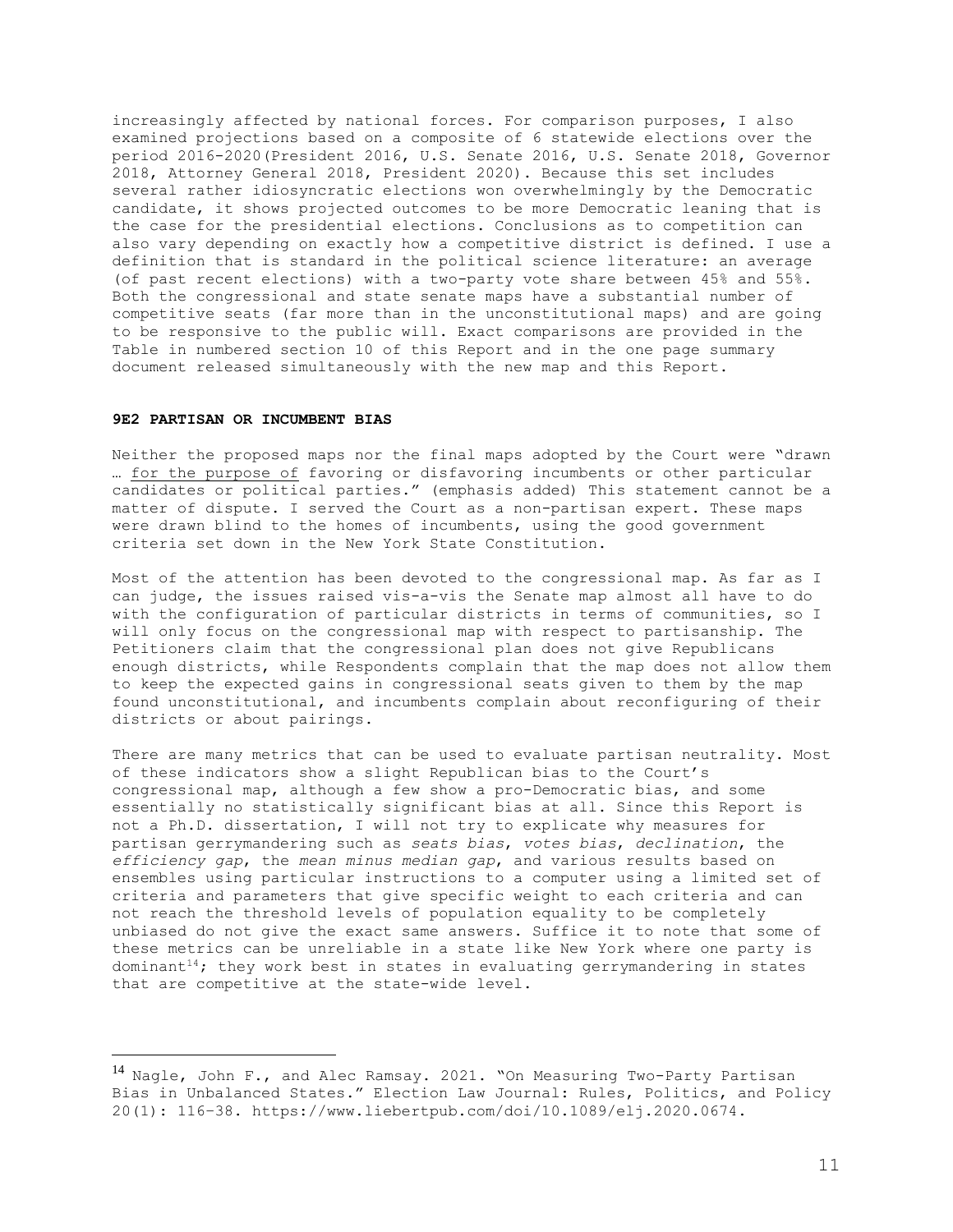To the extent that we find pro-Republican bias in New York even in maps drawn by Democrats, Democratic voting strength is inefficiently distributed largely because of highly concentrated Democratic voting strength in almost all of New York City – that is, Democrats can be expected to win around 90% of the votes in districts centered in New York City, but the most overwhelmingly Republican districts will only reach around 60%. Common sense tells us that this lopsided difference will necessarily penalize Democrats in their translations of votes into seats.

The average Democratic congressional winner projected in the Court map (based on past presidential elections averaged in 2016 and 2020) are expected to win with 70% of the vote and the average Republican winner projected to win with only 56% of the vote. But it is equally clear that this is an overwhelmingly Democratic leaning state in terms of recent statewide elections (Democratic presidential candidates average 61.75% of the statewide Democratic vote, compared with 38.25% Republican vote); accordingly, non-dilutive treatment of the two parties argues that this fact should be reflected in the congressional and legislative maps. The second simple point I would make is that the maps I proposed have a substantial proportion of competitive seats. In a good year for Republicans, the Republicans can pick up seats; in a more typical Democratic year, it is likely that seats will remain in the hands of the incumbent party in the district, though now, because of an eliminated upstate district, there is one less congressional district being held by a Republican.

I show below the *Plan Score* evaluations of the final congressional map and the final Senate map (Results for the preliminary maps are essentially identical.) *Plan Score* is a project of the [Campaign Legal Center,](https://campaignlegal.org/) a nonpartisan organization, whose stated goal is to advance democracy though law.

### **Congress:**



# View PlanScore here: https://planscore.campaignlegal.org/plan.html?20220520T183242.680480746Z

#### **Senate:**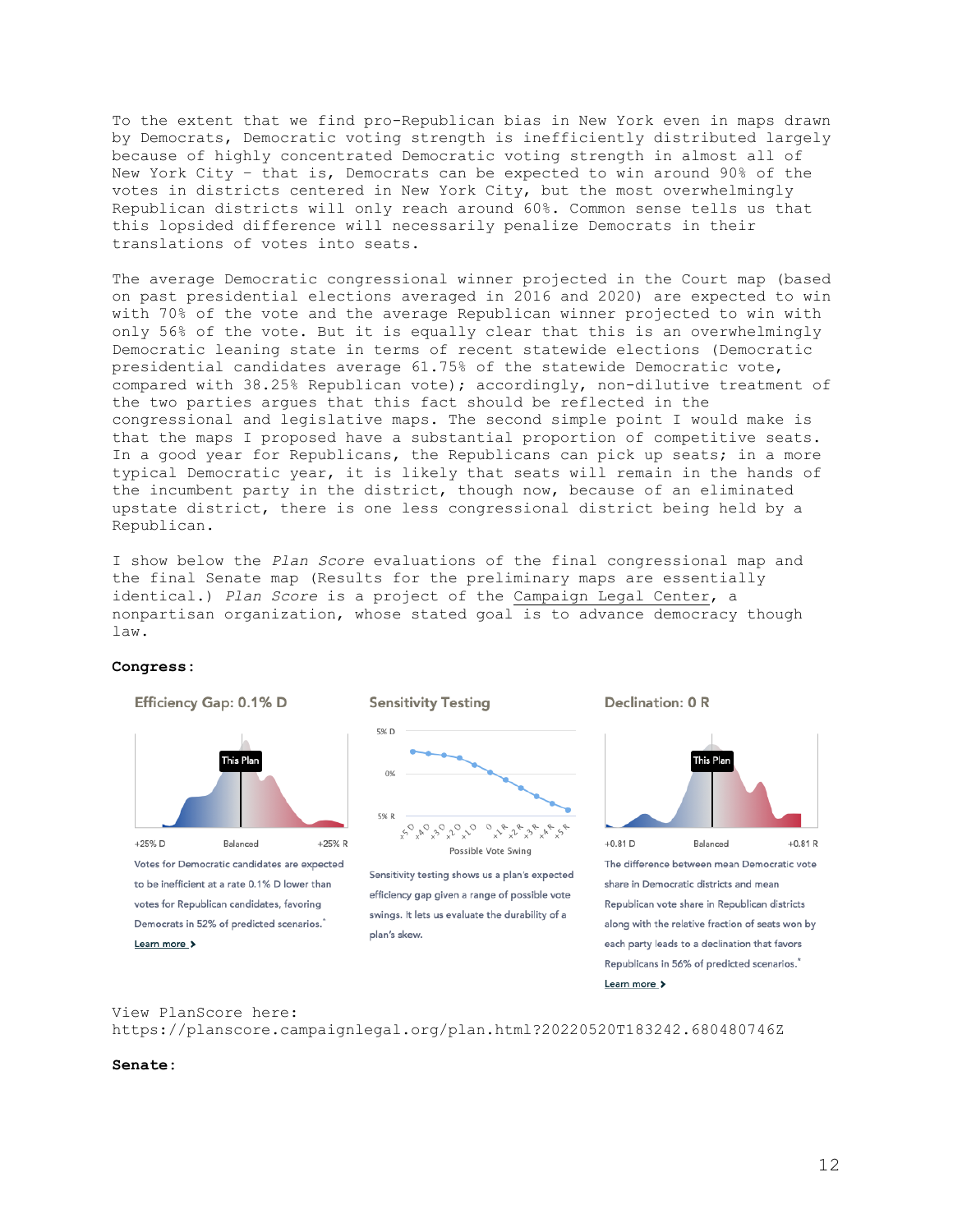

View PlanScore here: https://planscore.campaignlegal.org/plan.html?20220521T024453.892105205Z

The Plan Score evaluations find the final Court maps to be almost perfectly politically neutral for both the congressional and the state senate plans.

# **9E3 CORES OF EXISTING DISTRICTS**.

After the 2020 census, state specific shifts in relative population share meant that New York lost one of its congressional districts. Moreover, the regional distribution of population within the State of New York has changed, with upstate losing population relative to downstate – requiring a shift that is roughly the equivalent of one full congressional seat. As a consequence, direct comparisons between the 2012 congressional map and any 2022 proposed congressional maps can be quite misleading.

Similarly, loss of population upstate relative to downstate led to a loss of two Senate seats upstate. As a consequence, direct comparisons between the 2012 State Senate map and any proposed 2022 State Senate maps can also be quite misleading. Moreover, the 2012 State Senate map was drawn with partisan goals as thus comparisons to a map satisfying the new constitutional requirements for State Senate maps can be misleading on that ground alone.

Nonetheless, despite population shifts, core retention was actually quite high. According to the analysis done by Sean Trende, congressional core retention in the preliminary congressional map was 70.9% and that percentage should not be expected to change drastically in the final map.<sup>15</sup> I take this

 $15$  See 2022.05.18 [646] Harkenrider v. Hochul - Moskowitz Aff Ex. 2 SUPPLEMENTAL REPORT OF SEAN P. TRENDE ON THE SPECIAL MASTER'S PROPOSED CONGRESSIONAL MAP May 18, 2022.) Professor Trende's map, which is tilted toward Republicans, has 73.3% core retention. At the level of individual districts, Professor Trende's map has a higher core retention in 11 districts; the proposed map has higher core retention in 9 districts; and 6 districts are ties.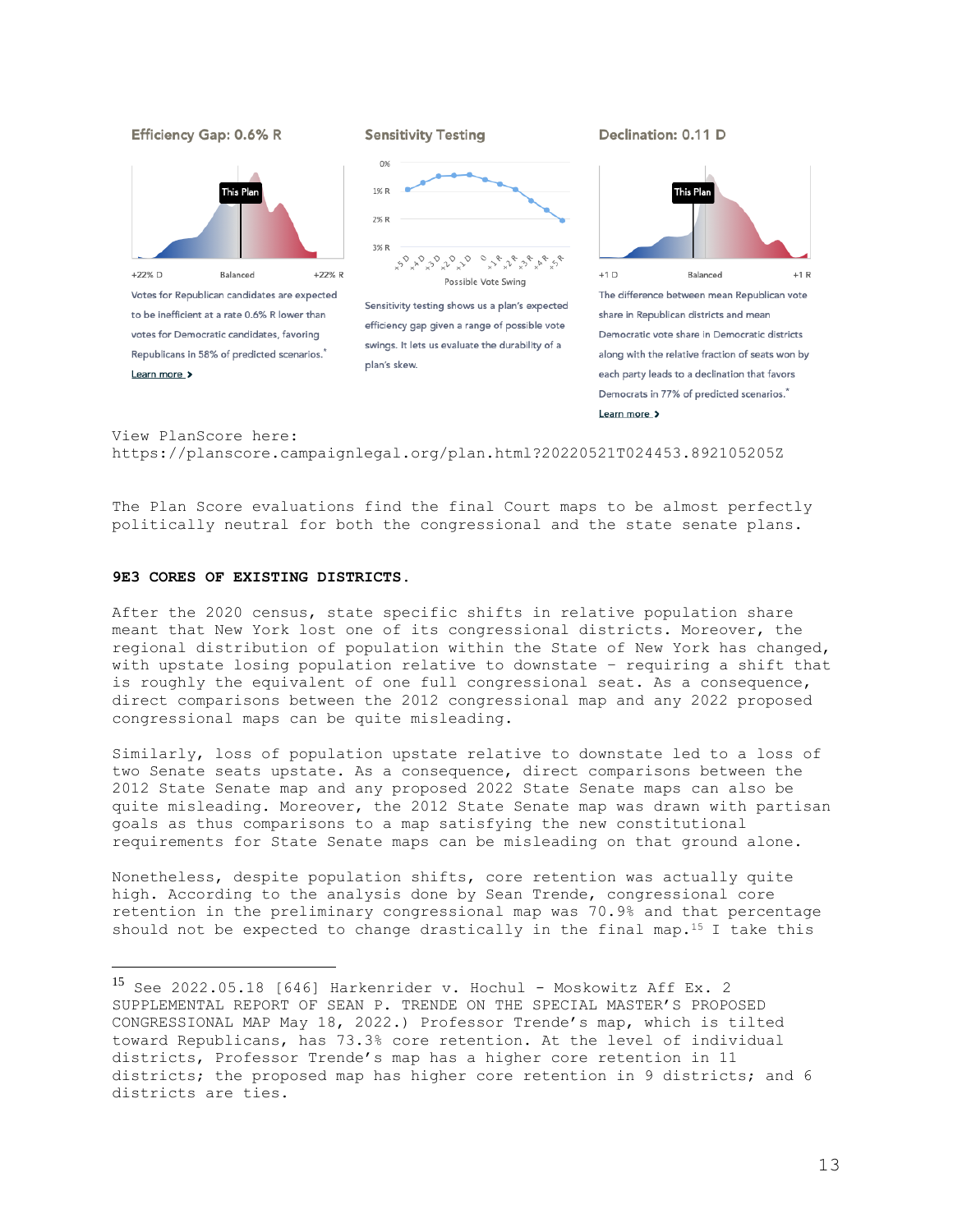to be clear evidence that despite all the changes made in the Court drawn congressional map to improve compactness and limit county and city cuts, the Court's Congressional map clearly takes core retention into consideration - which is all that is required by the language of the New York State Constitution.

# **9E4 PRE-EXISTING POLITICAL SUBDIVISIONS**

Very specific population equality provisions in the New York Constitution are completely inflexible and therefore were given the most weight. Among the factors listed in the New York constitution, I regard maintenance of preexisting political subdivisions as an important consideration.

Some comments have objected to the apparent weight I gave to political subdivision boundaries. But there are what I believe to be six strong reasons why maintenance of these borders should be an important consideration in good government map-making.

First, there can be no disagreement that the constitutional amendment on redistricting was intended to limit the potential for partisan gerrymandering.

"The People of the State of New York have spoken clearly. … [I]n the 2014 Constitutional Amendment not only did the People include language to prevent gerrymandering, but they also set forth a process to attain bipartisan redistricting maps." (2022.03.21 [243] Harkenrider v. Hochul DECISION and ORDER at 10)

- (1) While maintaining pre-existing county and city borders is not a guarantee against gerrymandering, since what I (and Bernard Grofman) have called "stealth gerrymandering" i.e., plans that adhere closely with traditional redistricting criteria but nonetheless are carefully to still egregiously favor one party over another,  $16$  still remain possible, imposing a rule limiting county and city cuts makes it harder to gerrymander**.**
- (2) If we treat jurisdictional boundaries as non-constraining and allow maps to wander, it becomes easy for mapmakers to make claims that they are simply preserving communities of interest as a mask for what is actually partisan or incumbency preservation gerrymandering. As I note in our discussion of the community of interest criterion below, there is a certain looseness to the concept, except when communities are defined in racial or linguistic terms. But thinking of communities of interest only in racial or linguistic terms brings me to another compelling reason to maintain county and municipal boundaries.
- (3) Political subunits are *cognizable* to ordinary citizens, to use Professor Bernard Grofman's terminology, because they have a clear geographic location that is usually marked by signage, often including that on road or parkway exits, and a long-standing history. In thinking

<sup>&</sup>lt;sup>16</sup> Cervas, Jonathan R., and Bernard Grofman. 2020. "Tools for Identifying Partisan Gerrymandering with an Application to Congressional Districting in Pennsylvania." *Political Geography* 76: 102069.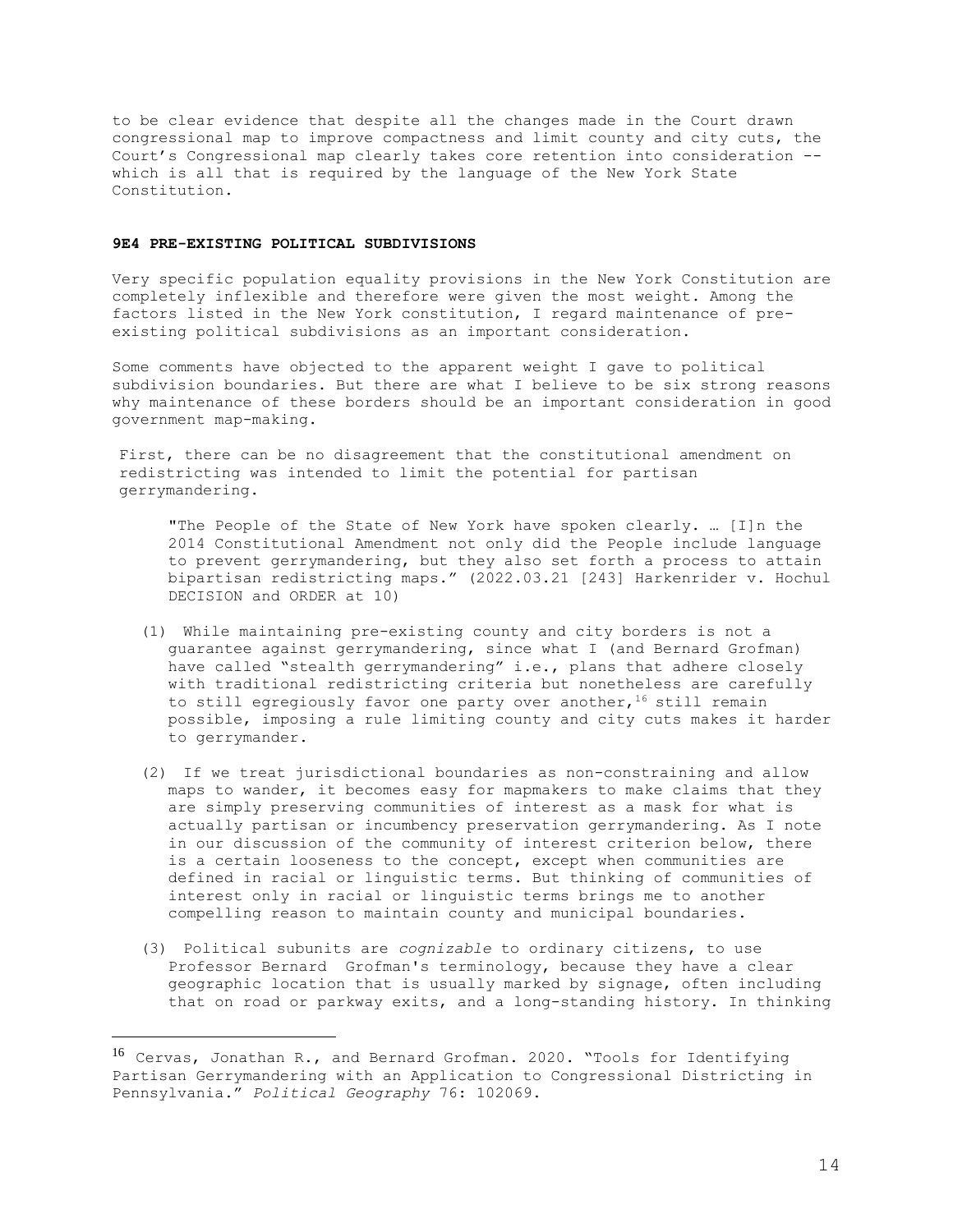about what is where, political subunits are a natural way to demarcate space.<sup>17</sup>

- (4) Prioritizing respect for fixed and known boundaries immediately renders highly implausible any claim that race was a preponderant motive in the way in which maps were drawn, and thus limits the potential for a constitutional challenge to a map under the *Shaw v. Reno* (509 U.S. 630, 1993) constitutionally rooted prohibition of "race serving as a preponderant motive" in the line drawing process.
- (5) Units, such as cities and counties, are units of governance and thus have an inherent political relevance.
- (6) Relatedly, units such as cities and counties are also cognizable communities and can readily be viewed as themselves communities of interest in that residents of such units have interests in common.

Of course, given strict 'one-person, one-vote' requirements in both the congressional and senate maps, some political subdivisions will have to be divided. Nonetheless in the congressional map I have sought to limit the number of county splits to near to N-1, where N is the number of constituencies.<sup>18</sup> Similarly, in the Senate map I have sought to limit the number of municipality splits to no more than one per district. But, given the geography and the size of the different cities, completely eliminating all municipality splits is simply impossible.

### **9E5 COMMUNITIES OF INTEREST**

Communities of interests are notoriously difficult to precisely define.<sup>19</sup> Even within a specific minority community there may be issues of what are the boundaries of particular neighborhoods and which neighborhoods most appropriately belong together. In reading through testimony submitted to the IRC or to the special master about communities of interest, some testimony has been contradictory, and the same tends to be true in other jurisdictions with which I am familiar. Also, while there are certainly historic communities, community definitions can be constantly evolving, especially as the racial or ethnic population of neighborhoods changes. Since communities of interest are often smaller than a single Congressional district or even a State Senate district, some combining of communities of interest will be

<sup>17</sup> Chen, Sandra J. et al. 2022. "Turning Communities Of Interest Into A Rigorous Standard For Fair Districting." *Stanford Journal of Civil Rights and Civil Liberties* 18: 101–89, provides a brief discussion of the idea of cognizability.

 $18$  It can be shown mathematically that N-1 is the lowest mathematically feasible number of splits except where there are whole counties or cities or aggregates of cities and counties that exactly meet population requirements. This result has been shown by Professor Grofman and demonstrated in a mathematically elegant fashion by Professor John Nagle (personal communication).

<sup>19</sup> See discussion in Chen, Sandra J. et al. 2022. "Turning Communities Of Interest Into A Rigorous Standard For Fair Districting." *Stanford Journal of Civil Rights and Civil Liberties* 18: 101–89, and references therein.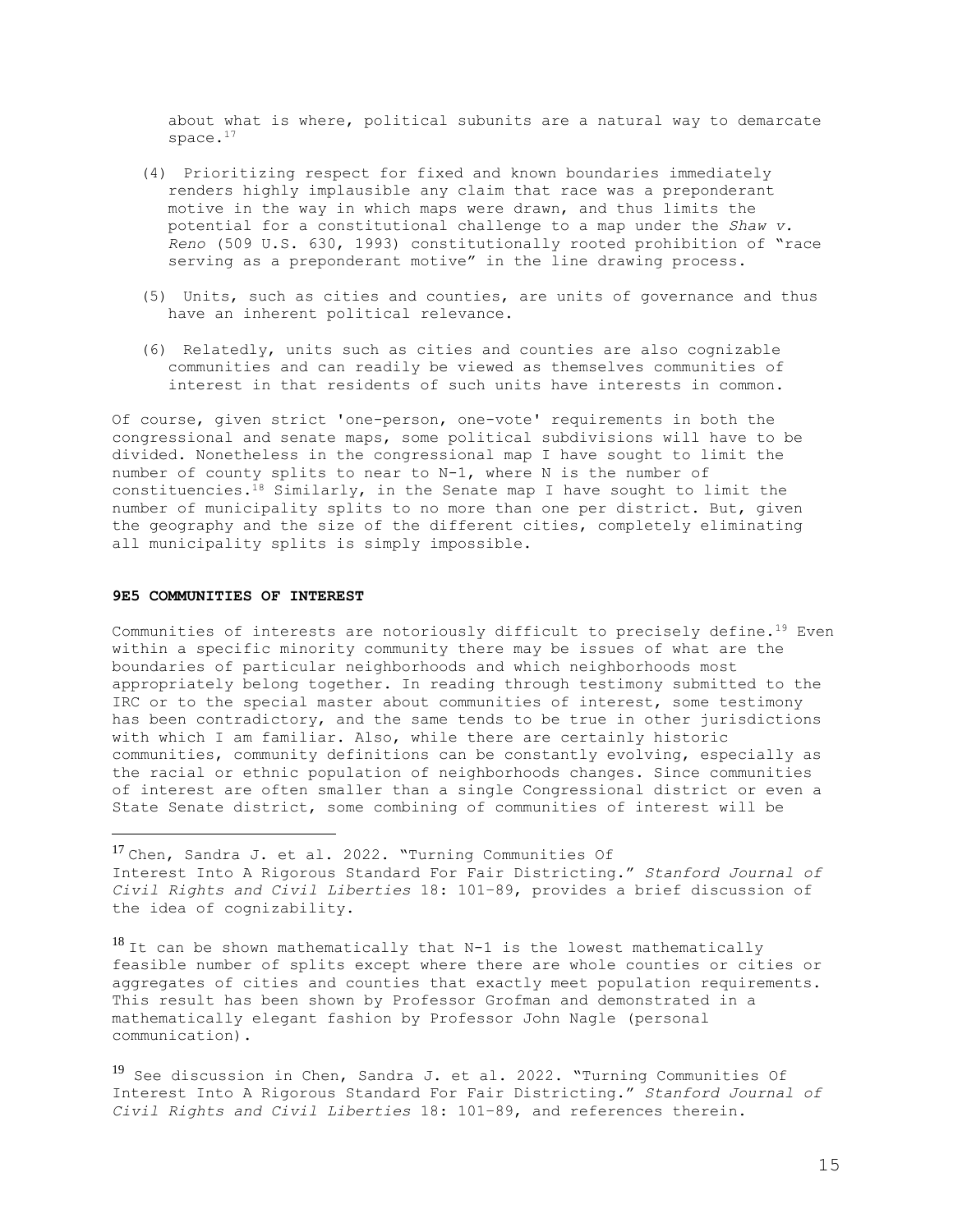necessary. Finding the appropriate communities to combine is often more art than science and there will almost never be one absolutely correct answer, especially given the other constraints that need to be satisfied for a constitutional map.

**10.** Below is a summary chart showing key features of the Court's final congressional map and the Court's final Senate map, with a comparison to the corresponding unconstitutional maps.

| <b>CONGRESS</b>                                                                                    | <b>Court Map</b> | <b>Legislative Proposal</b> |  |
|----------------------------------------------------------------------------------------------------|------------------|-----------------------------|--|
| Number of Counties Split                                                                           | 16               | 34                          |  |
| Total Number of County<br>Splits                                                                   | 26               | 56                          |  |
| Reock Compactness                                                                                  | 41               | 32                          |  |
| Polsby-Popper<br>Compactness                                                                       | 35               | 25                          |  |
| Competitive Districts <sup>20</sup>                                                                | 8                | 3                           |  |
| For splits, lower is better. For compactness and competitive districts, higher numbers are better. |                  |                             |  |

| <b>SENATE</b> | <b>Special Master Proposal</b> | <b>Legislative Proposal</b> |
|---------------|--------------------------------|-----------------------------|
|               |                                |                             |

<sup>20</sup> As measured using the 2016/2020 Presidential election PVI on DRA; districts between 45% and 55%.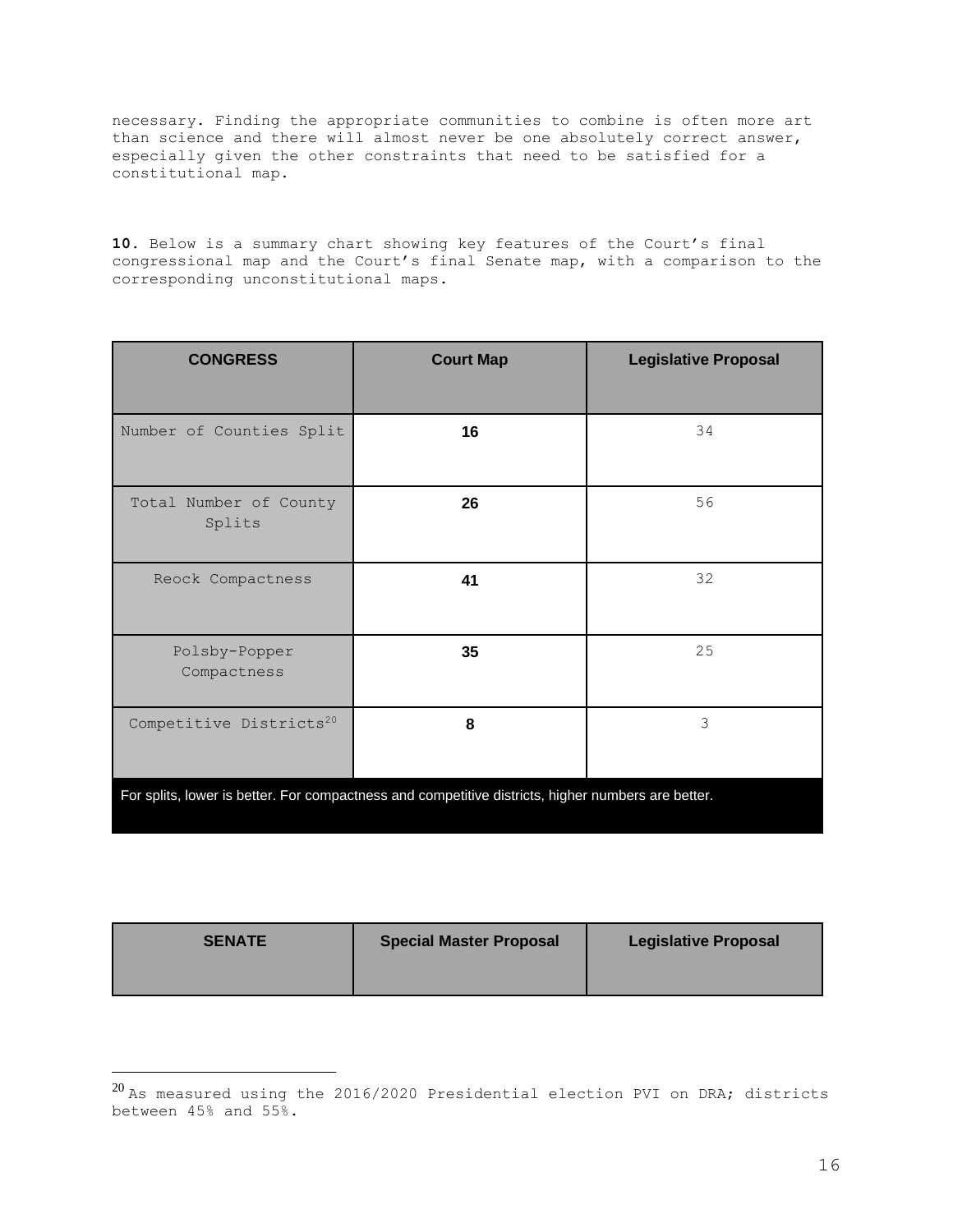| Number of Counties Split                                                                           | 25 | 30 |  |
|----------------------------------------------------------------------------------------------------|----|----|--|
| Total Number of County<br>Splits                                                                   | 66 | 71 |  |
| Reock Compactness                                                                                  | 39 | 35 |  |
| Polsby-Popper<br>Compactness                                                                       | 34 | 28 |  |
| Competitive District                                                                               | 12 | 6  |  |
| For splits, lower is better. For compactness and competitive districts, higher numbers are better. |    |    |  |

### **11. CHANGES TO PROPOSED MAPS**

I was very pleased to see the high level of civic engagement and interest reflected in the volume of comments this Court (and the Redistricting Commission earlier) had received, and particularly pleased with the many suggestions for improvements in the preliminary maps I prepared for the Court. And I sought to be very responsive to citizen concerns in my recommendations to the Court for the shape of the final maps. But there are several realities that must be understood that made it impossible to incorporate most of the suggestions.

First, some of those suggestions were mutually contradictory.

Second, while I was quite successful in limiting the number of counties and cities that were split, some splits are simply inevitable given the geography of the state and the population constraints, and the need to take into account other of the multiple competing criteria for redistricting identified in the state constitution that I listed earlier in this Report. I can assure you that if yours was one of these units that were split it was not because of any kind of animus but was essentially due to the mathematical necessity of splitting some units, though I have tried especially hard to limit splits of smaller units.<sup>21</sup>

<sup>&</sup>lt;sup>21</sup> Professor Bernard Grofman has joked that there are so many different criteria that a Special Master must pay attention to that it's like being asked to simultaneously juggle things as diverse as tires, tea pots, and burning torches, with some pennies to juggle (population equality constraints) thrown in for good measure.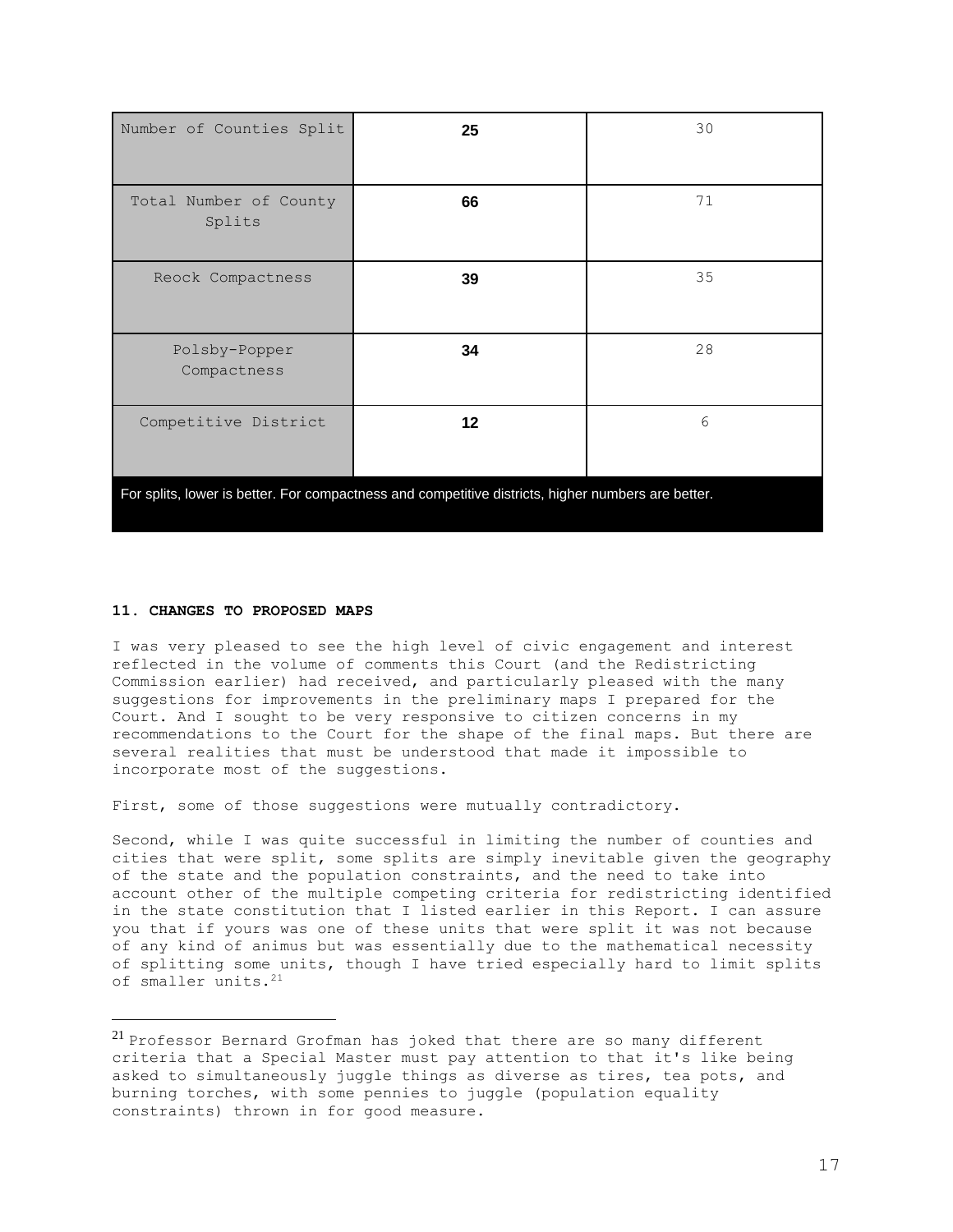Third, under federal law, it is unconstitutional for race to be a preponderant motive in redistricting, and I did not do so. Some of the changes that were proposed involved moving pockets of concentrated minority populations from one district to another simply to increase minority influence without a clear justification in terms of unifying long-established geographically defined neighborhoods and communities.

Fourth, changes to a proposed map needed to be geographically feasible in terms of changes to the proposed map that reflects the spirit and rules set out in the constitution.

Fifth, perhaps, most importantly, any change has a ripple effect that can force substantial redrawing of lines. In particular, even small changes in one part of the map can force more substantial changes overall due to the strict population constraints in the New York State Constitution.

Finally, and relatedly, changes which seem desirable from the standpoint of one community of interest may have fewer desirable consequences for other communities of interest.

Nonetheless, despite the important caveats in the paragraphs above about why it was simply impossible to address all the public's concerns, I am pleased to report that I was able to incorporate into the final maps a very large proportion of the most serious and most often repeated suggestions about changes needed in the preliminary maps. Below I have sought to explain my reasons for key changes I did or did not make – often involving a hard choice between two options, each of which could be supported with good reasons. There are 28 proposed changes that had some substantial support that I reference below. Of these 28 changes, I was able to adopt in whole or in part 21.

My preliminary proposed maps were informed by testimony before the Redistricting Commission, evidence in the court record, and suggestions given directly to me prior to my drafting of a preliminary map. But I find the present round of citizen submissions of particular usefulness to me as a mapmaker, since they were directly offering what they believe to be improving changes in a map whose main features were likely to be adopted by the Court. Having a map to work from allows the public to be better informed about how their recommendations might be made compatible with concerns of other citizens and groups in a lawful map.

Several changes to the Proposed Maps have been made based on the comments of citizens and interest groups. I am thankful for the time invested by those citizens in helping me to identify areas for improvement from the Proposed map I delivered to the court on May 16, 2022. I provide in the following section reasons why some suggested changes were or were not made in the revised map.

**CONGRESSIONAL MAP**

**NEW YORK CITY** 

**11A. BROOKLYN - BEDFORD-STUYVESANT**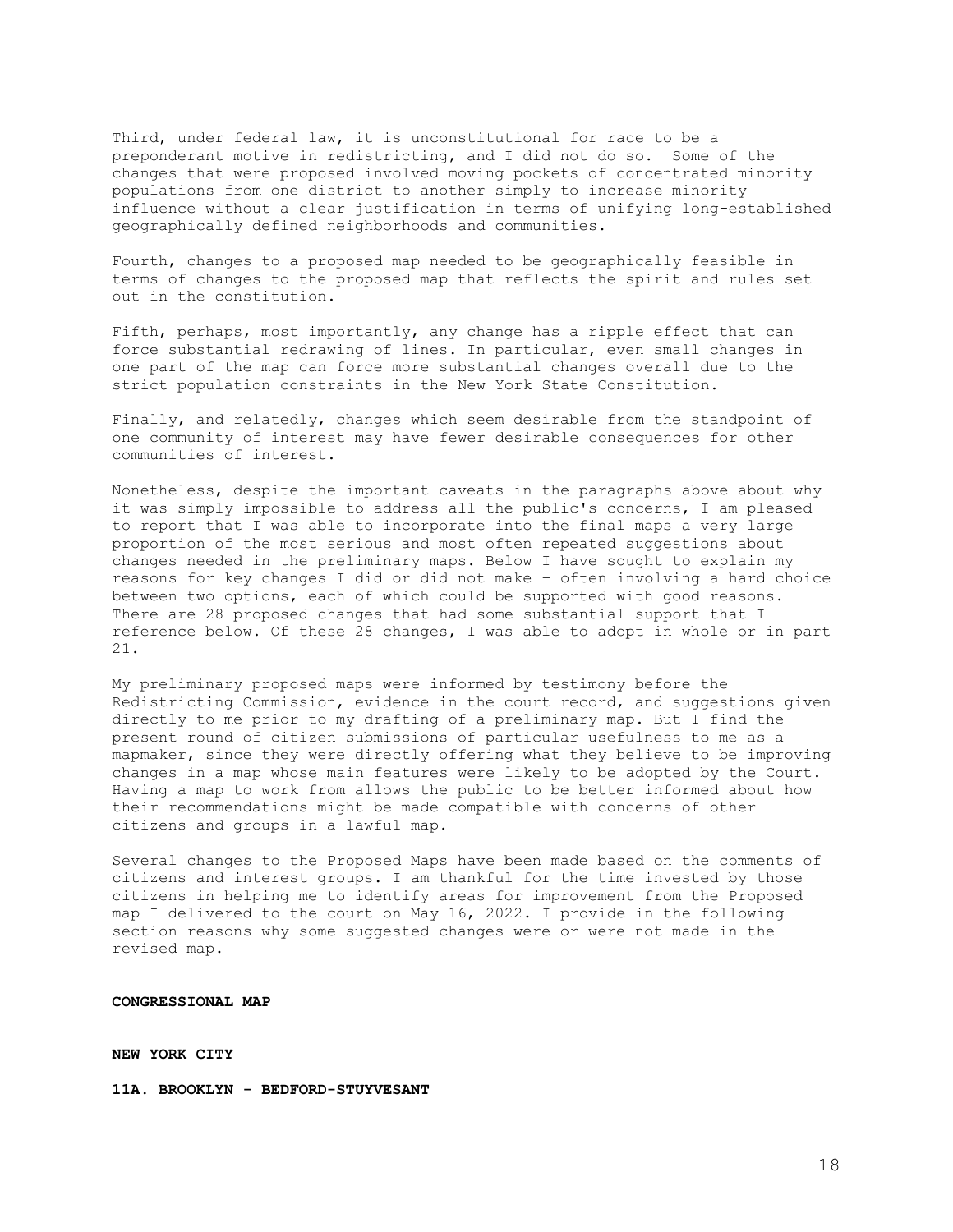In the draft congressional map, I inadvertently split the community of Bedford-Stuyvesant while trying to create compact, legally compliant districts in Brooklyn. In the final version of the map, I have placed this community in full in district 8. Bedford-Stuyvesant is now the core of district 8, as has historically been the case.

#### **11B. BROOKLYN - CROWN HEIGHTS**

In the draft congressional map, I inadvertently split the community of Crown Heights while trying to create compact, legally compliant districts in Brooklyn. In the final version of the map, I have placed this community in full in district 9. Crown Heights is now the core of district 9, as has historically been the case.

## **11C. SUNSET PARK, MANHATTAN CHINATOWN, RED HOOK**

Several changes from the proposed map were made to Congressional District 10 to reflect numerous public comments concerning preserving communities of interest. There were many comments about maintaining the community of interest between Manhattan Chinatown, the Lower East Side, Sunset Park, and Red Hook within one congressional district. More specifically, many comments cited to the language in the federal case Diaz v. Silver, 978 F. Supp. 96 (E.D.N.Y)(per curiam), aff'd, 522 U.S. 801 (1997), which recognized that Manhattan Chinatown and Brooklyn's Sunset Park were a community of interest and should be kept together within the then 12th Congressional District. This configuration has been followed in the last two redistricting cycles. The Unity Map Coalition, APA Voice Redistricting Task Force, Common Cause New York, as well as many other members of the public, provided comments concerning the maintenance of this community of interest. There were also many comments about including Red Hook, Carroll Gardens, Gowanus, and Sunset Park within one congressional district, which is also reflected in Congressional District 10. Comments also requested to keep Park Slope with Red Hook, which was also reflected in the congressional map. While many comments addressed maintaining Red Hook, Sunset Park, and Manhattan Chinatown in Congressional District 7 with Bushwick and Williamsburg, this was not possible given the population constraints.

### **11D. MANHATTAN**

There are clearly multiple ways in which communities on Manhattan Island are conceptualized. One conceptualization is the east side and the west side, with the focus on Central Park as a divider. Others have said that they appreciate the way my proposed map creates upper, middle, and lower Manhattan districts, which is another common way to think about NYC in spatial terms. And other observations were that Central Park is an area that, rather than being seen as a barrier, can be viewed as a green space for shared activities that unite uptown Manhattan. Moreover, the proposed uptown congressional district includes more than just areas bordering on Central Park for which the East Side versus West Side distinction may be most relevant. Furthermore, looking at Manhattan as a whole, the East Side versus West Side distinction tends to break down as we move further south. Also, even the areas of the city bordering on opposite sides of Central Park do not appear to be as strongly distinguished in terms of economic and demographic differences as they once were. Thus, while this is a hard choice, I do not find a compelling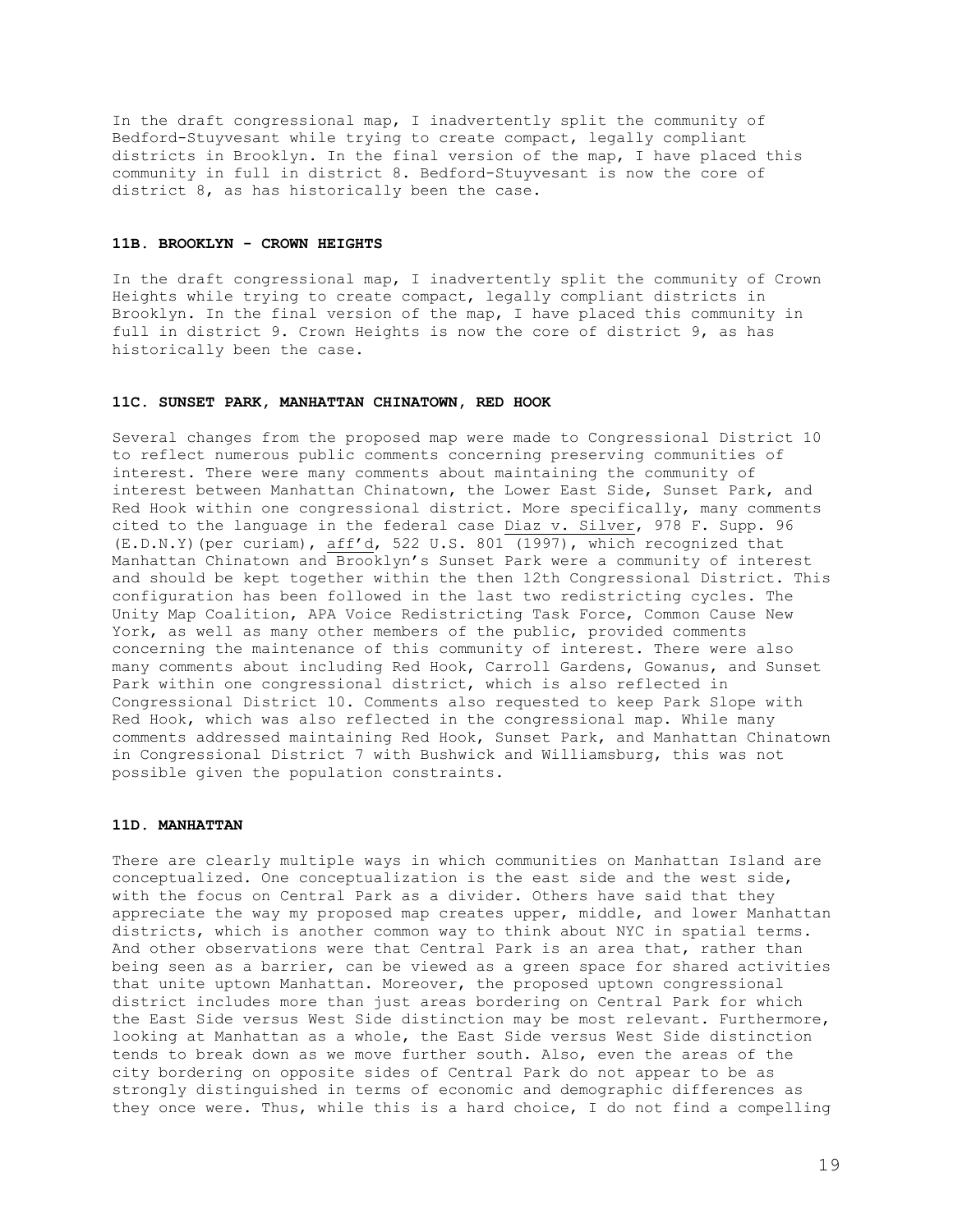community of interest argument for changing the configurations of Manhattan congressional districts in the proposed map.

# **11E. NORTH BRONX/WESTCHESTER - CO-OP CITY**

There is conflicting testimony as to the appropriate portion of the Bronx that would be included in district 16. All former parts of district 16 cannot be included because of population constraints. Co-Op City, which was previously in Congressional District 16, had to be moved out of the 16th because the population loss in upstate required CD 16 to take in more population to the north. Unfortunately, even though many hundreds of citizens sent me requests for Co-Op City to be placed into the 16<sup>th</sup> CD, this is not possible given the constraints imposed by the combination of population and other criteria. I am pleased to note that Co-Op City is maintained wholly within Congressional District 14, an adjacent district that is also majorityminority in character.

#### **11F. BROOKLYN - BENSONHURST**

In the proposed congressional map, Bensonhurst was inadvertently divided between two congressional districts. Bensonhurst is now united in Congressional District 11. This reflects comments about keeping Bensonhurst whole and within Congressional District 11.

### **11G. BROOKLYN - BENSONHURST, BATH BEACH, NEW UTRECHT**

The area of south Brooklyn was unintentionally divided in the proposed congressional map. Numerous comments were made about keeping the South Brooklyn areas of Bensonhurst, Bath Beach, and New Utrecht together in one congressional district and uniting these areas with Staten Island. I made changes to reflect these comments and now unite Bay Ridge, New Utrecht, Bensonhurst, and Bath Beach in CD 11 with Staten Island.

### **11H. QUEENS - BAYSIDE**

Several comments related to the neighborhood of Bayside being included in Congressional District 6 instead of Congressional District 3 on the proposed map. Given population constraints, including all of Bayside in CD 6 is not possible. However, I have taken the suggestion of APA Voice and added the southern portion by making population exchanges.

#### **LONG ISLAND**

# **11I. LONG ISLAND COMMUNITIES**

Several changes were made to Long Island districts in both the Senate and Congressional maps. Testimony by the League of Women Voters Long Island chapter, and others, suggested that splitting Long Island in a way that respects the north shore and south shore communities would be more appropriate. The congressional map now reflects that change.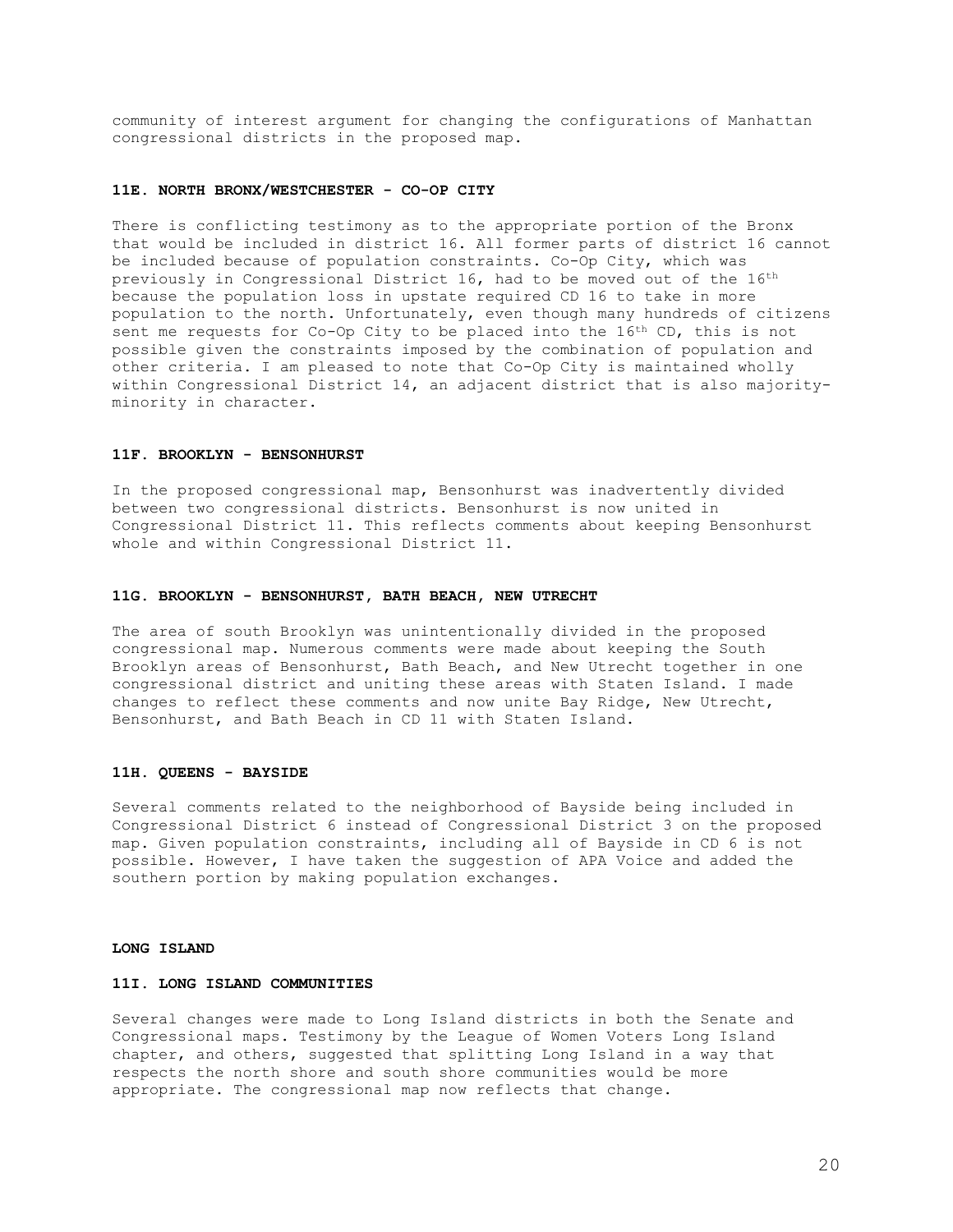## **11J. NASSAU/QUEENS COUNTY BORDER**

Common Cause reported that there was community activist sentiment for Congressional District 5 not to cross the Nassau County border. This feature is maintained in the final congressional map.

#### **11K. WESTBURY/NEW CASSEL**

Although there were numerous comments about including Westbury and New Cassel with Hempstead within a congressional district, Westbury and New Cassel were not included in Congressional District 4 in order to maintain the district within the city line.

## **UPSTATE**

#### **11L. DISTRICT 17 - CONTIGUITY**

Rockland County was inadvertently left discontiguous in the Proposed congressional map. The city of Greenburgh is now split in such a way that the Mario M. Cuomo Bridge connects Rockland to the rest of CD 17. I thank Steve Dunn for bringing this error to my attention.

### **11M. CAPITAL REGION**

Congressional District 20, which is centered on the capital city of Albany, initially did not include the culturally and economically connected city of Saratoga Springs. In the final Court map, all of Saratoga County is included, along with the city of Troy in Rensselaer County. I was not able to include Amsterdam given population constraints and the requirement to consider county subdivision boundaries.

### **11N. ERIE COUNTY THREE WAY SPLIT**

Several changes have been made to Erie County. First, objections to the additional split of Erie County have been corrected in the congressional map. Erie County now consists of parts of CD 23 and 26. CD 24 now includes the more rural parts of Niagara County. This configuration better reflects the map submissions made to me and the testimony I have received since the release of the Proposed maps.

#### **11O. KINGSTON CITY SPLIT**

Some cities are necessarily split in the process of equalizing the population between districts. The Court map minimizes the impacted cities by only splitting one city in each district (in accordance with N-1 splitting criteria laid out above, and in the preservation of political sub-divisions). The residents of Kingston were clear about the particular harm splitting their community would cause, and therefore I maintained the entirety of Kingston in the final map.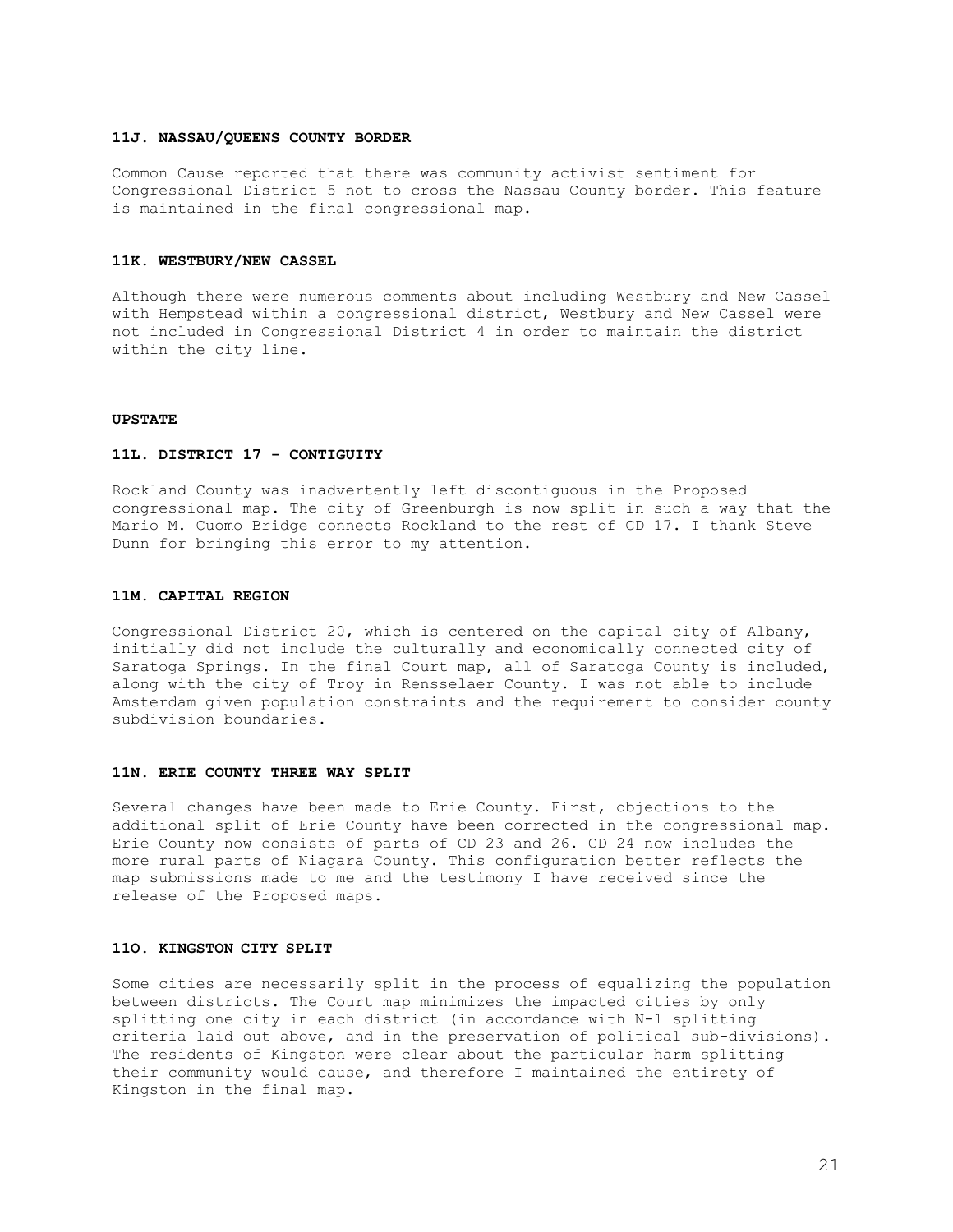#### **SENATE**

#### **NEW YORK CITY**

#### **11P. BROOKYLN - BENSONHURST/SUNSET PARK**

In the final senate map, changes were made to reflect numerous testimony about keeping the neighborhoods of Sunset Park and Bensonhurst whole and together in one Senate District. This comment was received by APA Voice Redistricting Task Force, The Unity Map Coalition, Common Cause, as well as many other individuals. This is reflected in Senate District 17.

#### **11Q. BROOKLYN - BAY RIDGE**

Bay Ridge was unintentionally split in the proposed State Senate map. Several comments were made about keeping Bay Ridge whole within a Senate District. The Senate map changes reflect these comments and keep Bay Ridge whole and with Dyker Heights within Senate District 26.

#### **11R. BROOKLYN - PARK SLOPE**

In the proposed map, I inadvertently excluded a northern triangular portion of Park Slope from other districts that contained the Park Slope neighborhood. Given the difficulties in obtaining equal population in these highly dense areas, I was unable to unite this portion of the neighborhood.

### **11S. QUEENS - BAYSIDE, OAKLAND GARDENS, AUBURNDALE**

Several comments related to the neighborhoods of Bayside, Oakland Gardens, and Auburdale being included in Senate District 16 instead of Senate District 11. To keep neighborhoods together, comments also reflected requests to add part of the "Hillside Corridor" to Senate District 11 instead of its inclusion in proposed Senate District 16. These comments are reflected in written submissions from APA Voice Redistricting Task Force, The Unity Map Coalition, and Common Cause. I prioritized written comments to make changes to the map to include more of Bayside, Oakland Gardens, and Auburdale into senate district 16 while including areas of what is classified as the "Hillside Corridor" into Senate District 11.

#### **11T. QUEENS - RICHMOND HILL/OZONE PARK**

Numerous comments requested the inclusion of more of Richmond Hill within Senate District 15 with Ozone Park. I changed Senate District 15 to reflect these comments. I was not, however, able to get all of South Ozone Park into Senate District 15 due to population constraints. These district changes were made in an effort to preserve neighborhood boundaries as best as possible. Unfortunately, Forest Hills is slightly split in this new configuration.

#### **11U. QUEENS - WOODSIDE/ELMHURST**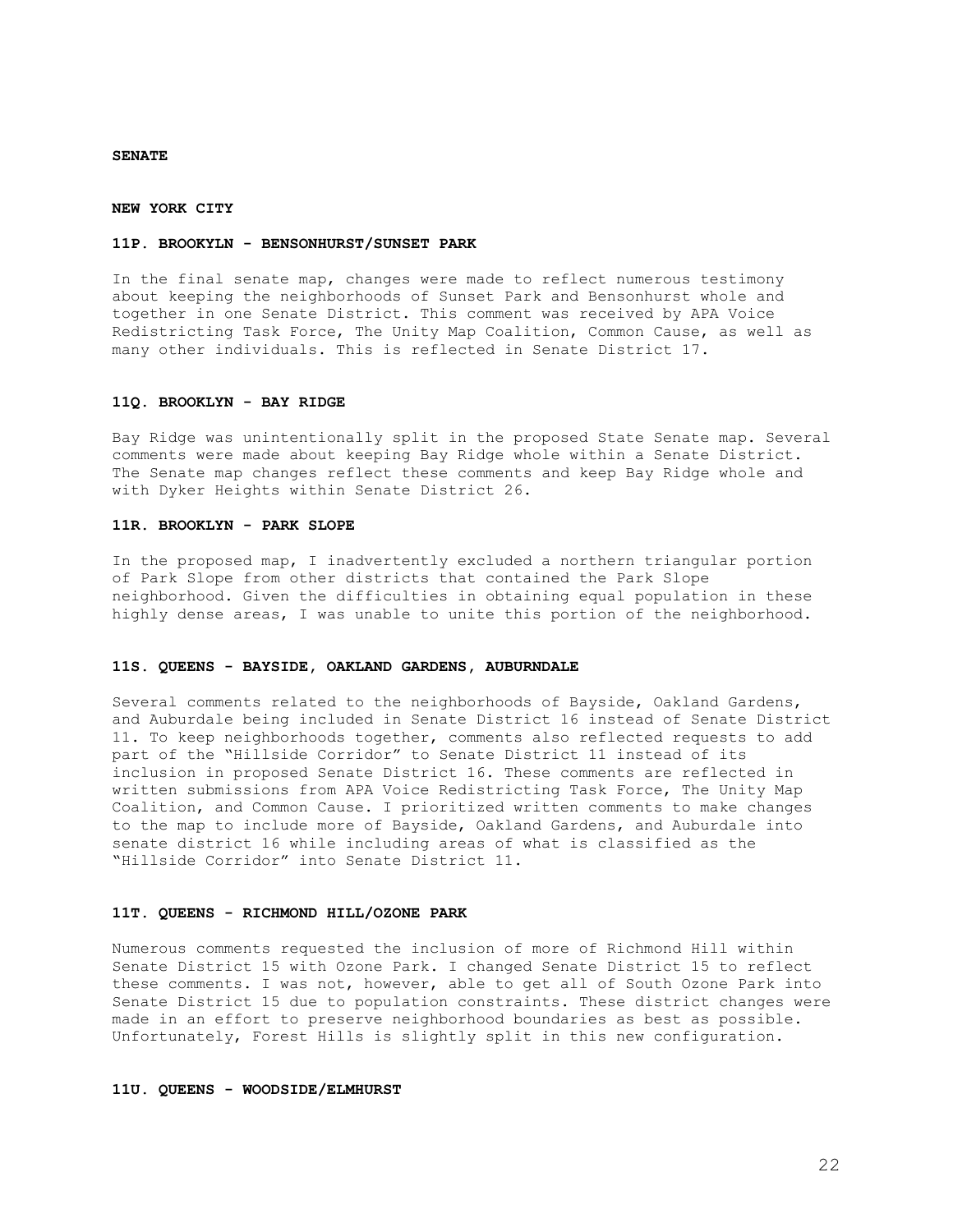Numerous statements from APA Voice Redistricting Task Force provided support for keeping Woodside and Elmhurst together in Senate District 15. Based on this testimony, I made the decision to unite these two communities and maintain Senate District 15.

#### **11V. NORTH BRONX/WESTCHESTER - CO-OP CITY**

I was able to follow the guidance of numerous testimony regarding the North Bronx/Westchester region, proposing uniting the neighborhoods of Co-Op City, Edenwald, and Williamsbridge with Mount Vernon, Eastchester, and Wakefield in one senate district. This is now achieved in Senate District 36.

#### **LONG ISLAND**

# **11W. SENATE DISTRICT 4**

According to Article III, Section 4(c)(1) of the New York Constitution, when drawing district lines one must "...consider whether such lines would result in the denial or abridgment of racial or language minority voting rights, and districts shall not be drawn to have the purpose of, nor shall they result in, the denial or abridgement of such rights." Here, following the injunctions of the State Constitution to respect communities of interest (NYS Const. Art. III, Section  $4(c)(5)$ ) and to not draw districts that would result in the denial or abridgement of racial or language minority voting rights, the final map includes a district similar to one suggested by Common Cause.<sup>22</sup>

### **11X. LAKEVIEW/ROCKVILLE CENTRE**

In the proposed state Senate map, Lakeview was inadvertently divided. I have made a change to keep Lakeview whole in Senate District 6. Rockville Centre is also kept whole in a senate district, as requested by public feedback to the preliminary map.

### **11Y. WESTBURY/NEW CASSEL**

There were numerous comments about including Westbury and New Cassel with Hempstead in a district. The map was changed such that it includes this community of interest in Senate District 6.

#### **UPSTATE**

# **11Z. SYRACUSE/AUBURN**

 $22$  Whether failing to create this district would be a federal Voting Rights Act violation is unclear, as federal law on whether or not the Voting Rights Act applies to combined minority groups is currently unsettled. In any case, we have relied on state law, not federal law here.